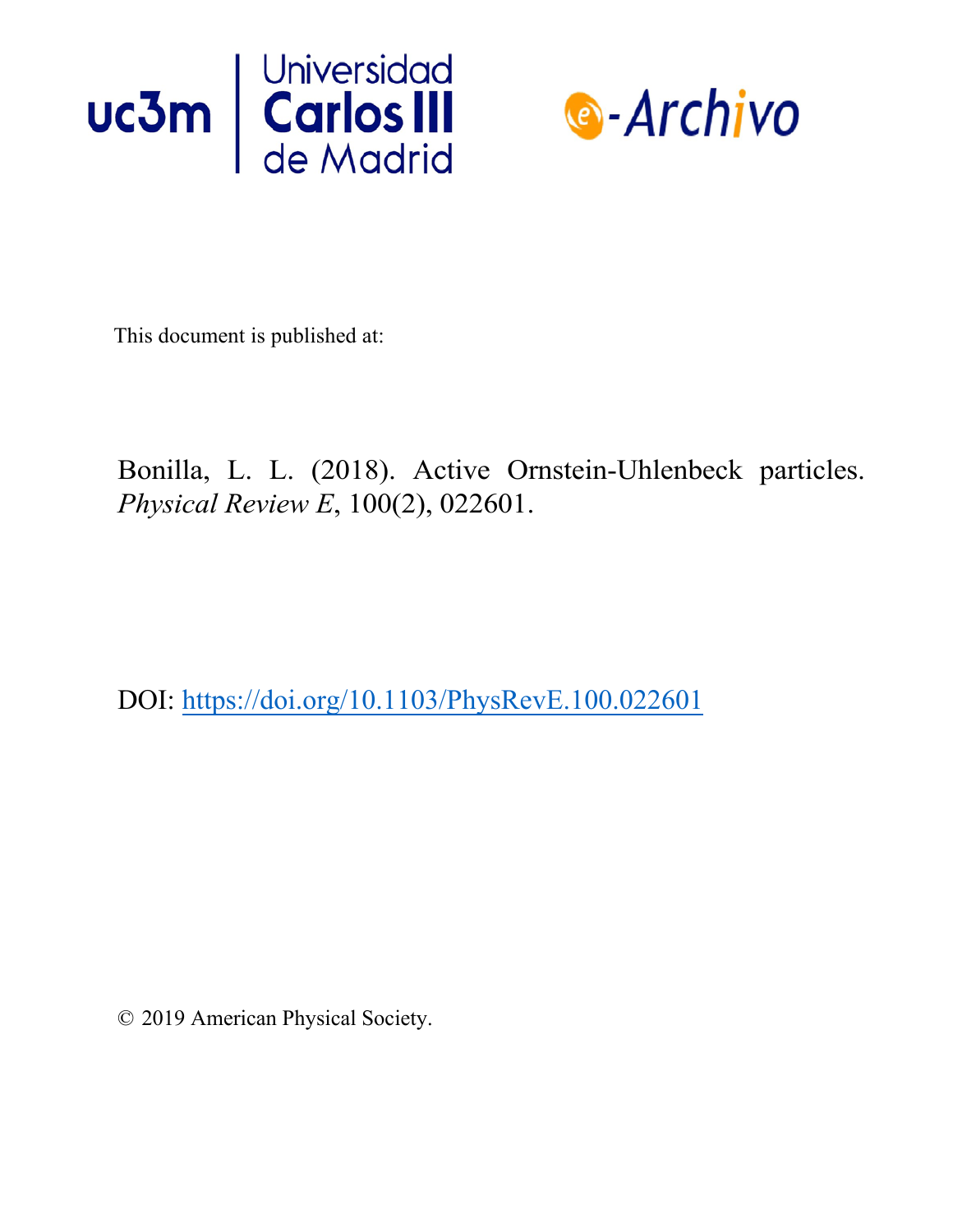## Active Ornstein-Uhlenbeck particles

L.L. Bonilla<sup>1,2</sup>

 ${}^{1}G$ . Millán Institute for Fluid Dynamics, Nanoscience & Industrial Mathematics,

and Department of Materials Science & Engineering and Chemical Engineering,

Universidad Carlos III de Madrid, Avenida de la Universidad 30, 28911 Leganés, Spain

<sup>2</sup> Courant Institute of Mathematical Sciences, New York University, 251 Mercer St, New York, N.Y. 10012, USA

(Dated: May 14, 2019)

Active Ornstein-Uhlenbeck particles (AOUPs) are overdamped particles in an interaction potential subject to external Ornstein-Uhlenbeck noises. They can be transformed into a system of underdamped particles under additional velocity dependent forces and subject to white noise forces. There has been some discussion in the literature on whether AOUPs can be in equilibrium for particular interaction potentials and how far from equilibrium they are in the limit of small persistence time. By using a theorem on the time reversed form of the AOUP Langevin-Ito equations, I prove that they have an equilibrium probability density invariant under time reversal if and only if their smooth interaction potential has zero third derivatives. In the limit of small persistence Ornstein-Uhlenbeck time  $\tau$ , a Chapman-Enskog expansion of the Fokker-Planck equation shows that the probability density has a local equilibrium solution in the particle momenta modulated by a reduced probability density that varies slowly with the position. The reduced probability density satisfies a continuity equation in which the probability current has an asymptotic expansion in powers of  $\tau$ . Keeping up to  $O(\tau)$  terms, this equation is a diffusion equation, which has an equilibrium stationary solution with zero current. However,  $O(\tau^2)$  terms contain fifth and sixth order spatial derivatives and the continuity equation no longer has a zero current stationary solution. The expansion of the overall stationary solution now contains odd terms in the momenta, which clearly shows that it is not an equilibrium.

### I. INTRODUCTION

In a recent paper, Fodor et al pose the question of how far from equilibrium is active matter by considering overdamped active Ornstein-Uhlenbeck particles (AOUPs) [\[1\]](#page-13-0). AOUPs subject to a short range repulsive potential exhibit a clustering phase transition when their density is sufficiently large compared to noise features. Since the Ornstein-Uhlenbeck noise becomes white noise as its correlation (persistence) time  $\tau$  decreases, it is legitimate to investigate whether overdamped AOUPs are near equilibrium for small persistence times. Fodor et al argue that, for small  $\tau$ , AOUPs are in an extended equilibrium state characterized by a modified energy and by a nonzero production of entropy that is proportional to  $\tau^2$  times a third derivative of the potential energy [\[1\]](#page-13-0). AOUPs in a harmonic potential are thus in equilibrium [\[1\]](#page-13-0). The production of entropy in the stationary state follows from a formula that involves the entropy of direct and time reversed AOUP paths and an ergodicity assumption [\[2](#page-13-1)[–4\]](#page-13-2). For small persistence times and arbitrary smooth potential, there is a nonthermal AOUP equilibrium that breaks down at higher order in  $\tau$  [\[1\]](#page-13-0).

This picture has been disputed by Mandal et al [\[5\]](#page-13-3) who calculated the AOUP production of entropy and found it to be nonzero even for quadratic potential energy [\[5\]](#page-13-3). Their production of entropy is based on a formula for the time reversed stochastic process of the AOUP (which is derived in the supplementary material of Ref. [\[5\]](#page-13-3)) and on formulas for the energy and heat transfer. This result was, in turn, declared to be incorrect by Caprini et al, who used a different calculation of entropy production also based on path integral representations [\[6,](#page-13-4) [7\]](#page-13-5). Further discussions of entropy calculations, including the convenience to change the model by adding a thermal noise to the AOUPs, are found in Ref. [\[8\]](#page-13-6) and references therein.

In this paper, I prove that AOUPs in a smooth quadratic potential indeed reach thermal equilibrium at an effective temperature and calculate the corresponding probability density. AOUPs in potentials with nonzero third derivatives reach a nonequilibrium stationary state whose probability density is not invariant under time reversal. The proof by contradiction is based on a theorem that yields the drift and diffusion of the time reversed process for a given Langevin-Ito equation [\[9\]](#page-13-7). The importance of this theorem for stochastic control and its roots in earlier results of Edward Nelson's (cf. Chapter 13 in Ref. [\[10\]](#page-13-8)) have been recently emphasized by Chen et al [\[11\]](#page-13-9). Remarkably, the time reversed stochastic diffusion process derived by Mandal et al [\[5\]](#page-13-3) does not satisfy the theorem in Ref. [\[9](#page-13-7)].

I also consider how AOUPs are approximately in an equilibrium state in the limit of small persistence time,  $\epsilon \propto \sqrt{\tau} \to 0$ . I derive an equation for the reduced probability density limit of small persistence time by using the Chapman-Enskog method [\[12](#page-13-10)]. To leading and first order, including  $O(\epsilon^2)$  terms, it is a diffusive Smoluchowski equation [\[13\]](#page-13-11), although consideration of the Chapman-Enskog method as an expansion in gradients [\[14\]](#page-13-12) would suggest that third and fourth order derivatives should have also appeared. This second order diffusive Smoluchowski equation has a stationary equilibrium solution whose probability current vanishes. The next order terms in the Chapman-Enskog expansion of the equation for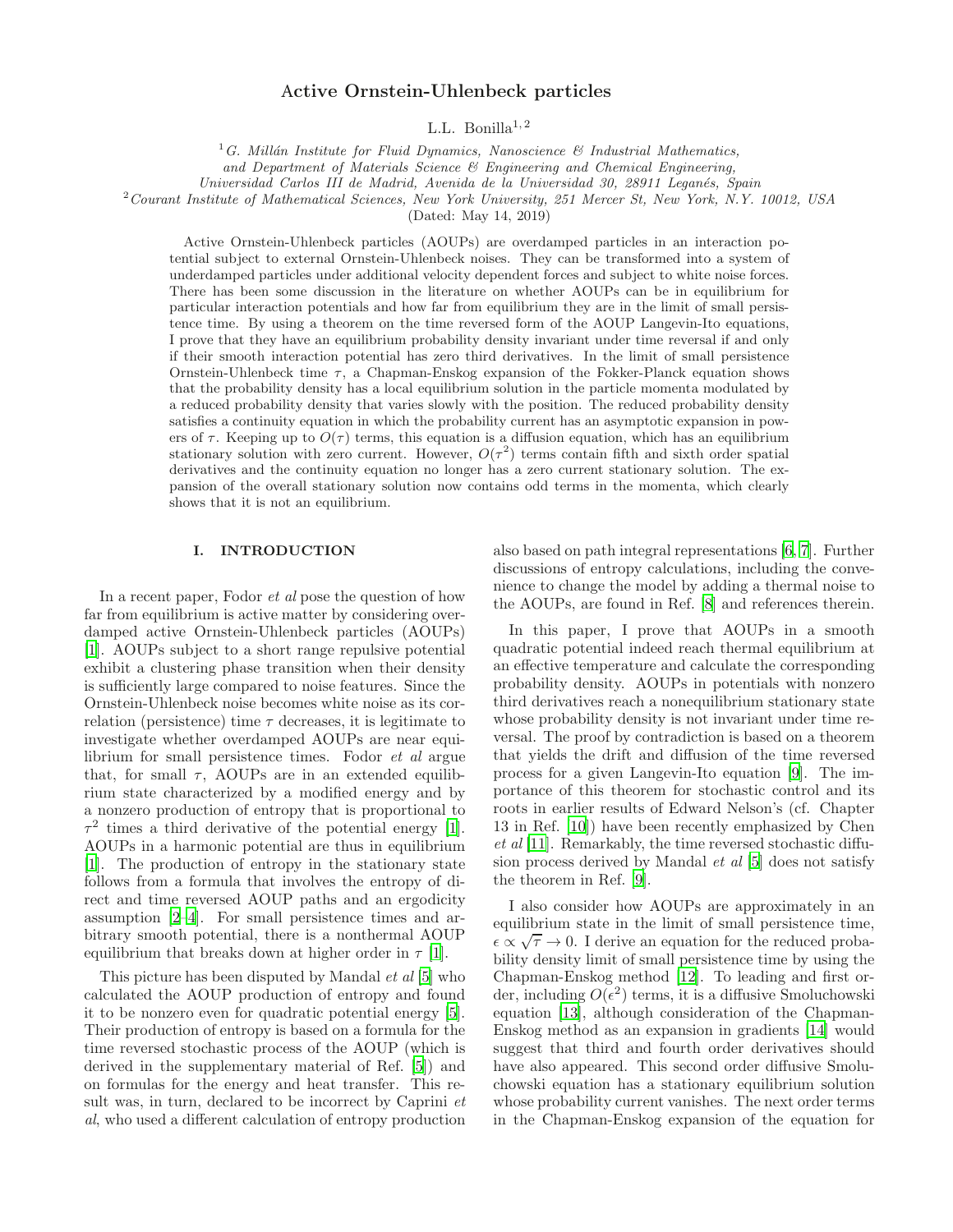the reduced probability density are  $O(\epsilon^4)$  and contain fifth and sixth order spatial derivatives, which suggest the stationary solution to be out of equilibrium. In fact, to the same order of approximation, the stationary solution of the corresponding Fokker-Planck equation (FPE) is no longer invariant under time reversal, which confirms it as a nonequilibrium state.

The rest of the paper is as follows. In section [II,](#page-2-0) I recall the AOUP model, adapt the time reversal theorem to it, and prove the main result. For completeness, the time reversal theorem is enunciated in Appendix [A,](#page-7-0) cf. Ref. [\[9](#page-13-7)] for technical details and proof. For the sake of simplicity and to minimize obfuscation, I consider in section [II](#page-2-0) a single particle and give the corresponding formulas for the general case in Appendix [B.](#page-7-1) In section [III,](#page-3-0) I derive equations for the reduced probability density of a single AOUP in the limit of small persistence time. In this limit, momenta equilibrate rapidly whereas coordinates evolve in a slower scale, just as in the Smoluchowski approximation to the FPE for overdamped particles. I show that the stationary probability current vanishes up to leading and first order in the persistence time. The extension of these results to a system of many AOUPs is by no means obvious. Details for the general case of N AOUPs are given in Appendices [C](#page-8-0) (reduced equation) and [D](#page-12-0) (approximate equilibrium probability density). The case of a single AOUP in a harmonic potential under the action of an additional white noise source is considered in Appendix [E.](#page-12-1) Section [IV](#page-6-0) contains the conclusions of this work.

### <span id="page-2-0"></span>II. EQUILIBRIUM FOR AN ACTIVE ORNSTEIN-UHLENBECK PARTICLE

I consider a single AOUP particle in this section and give the details about a system of N AOUPs in Appendix [B.](#page-7-1) The equation of motion for one AOUP is [\[1](#page-13-0)]

$$
\dot{x} = -\mu \Phi'(x) + v, \quad \tau \dot{v} = -v + \sqrt{2D}\eta(t), \qquad (1)
$$

where  $\Phi(x)$  is the potential energy and  $\mu$  the mobility of the particle.  $\eta(t)$  is a zero-mean delta-correlated white noise. From the definition  $p = \dot{x}$ , it follows

$$
\dot{p} = \dot{v} - \mu \Phi''(x)\dot{x} = -\frac{v}{\tau} - \mu \Phi''(x)p + \sqrt{\frac{2D}{\tau^2}}\eta(t).
$$

Thus, I have obtained the system of equations

<span id="page-2-1"></span>
$$
\dot{x} = p,\tag{2}
$$

$$
\dot{p} = -\frac{p + \mu \Phi'(x)}{\tau} - \mu \Phi''(x)p + \sqrt{\frac{2D}{\tau^2}} \eta(t). \tag{3}
$$

The corresponding FPE for the probability density  $\rho(x, p, t)$  is

<span id="page-2-3"></span>
$$
\frac{\partial \rho}{\partial t} + p \frac{\partial \rho}{\partial x} - \frac{\partial}{\partial p} \left[ \left( \frac{1 + \mu \tau \Phi''}{\tau} p + \frac{\mu}{\tau} \Phi' \right) \rho + \frac{D}{\tau^2} \frac{\partial \rho}{\partial p} \right] = 0. \quad (4)
$$

.

In Ref. [\[5](#page-13-3)], it is argued that the time reversed process of the solution of Eqs.  $(2)-(3)$  $(2)-(3)$  satisfies

<span id="page-2-2"></span>
$$
\dot{x} = p, \quad \dot{p} = -\frac{p + \mu \Phi'(x)}{\tau} + \mu \Phi''(x)p + \sqrt{\frac{2D}{\tau^2}} \eta(t).
$$
 (5)

What does this mean? The stochastic process  $(x, p)$ starts from some initial condition  $(x_0, p_0)$  and, at time  $t_f$ , stops at some random value  $(x_f, p_f)$ . The time reversed process should start at time  $t' = t_f - t = 0$  at  $(x_f, p_f)$  and then go back randomly to exactly  $(x_0, p_0)$ at  $t' = t_f$  as the solution of some stochastic differential equation. It seems astonishing that this time reversal is achieved by Eq. [\(5\)](#page-2-2), which does not use information from the direct process given by Eqs.  $(2)-(3)$  $(2)-(3)$ . In fact, the astonishing Eq. [\(5\)](#page-2-2) is not true.

According to Eqs.  $(A2)-(A4)$  $(A2)-(A4)$  in Appendix [A,](#page-7-0) the reverse time stochastic differential equations of Eqs. [\(2\)](#page-2-1)-[\(3\)](#page-2-1) for  $dt > 0$  are [\[9](#page-13-7)-11]

<span id="page-2-4"></span>
$$
\begin{aligned}\n\dot{\overline{x}} &= \overline{p}, & (6) \\
\dot{\overline{p}} &= -\frac{\overline{p}[1 + \mu \tau \Phi''(\overline{x})]}{\tau} - \frac{\mu}{\tau} \Phi'(\overline{x}) - \frac{2D}{\tau^2} \frac{\partial \ln \rho}{\partial p} (\overline{x}, \overline{p}, t) \\
&+ \sqrt{\frac{2D}{\tau^2} \overline{\eta}}(t), & (7)\n\end{aligned}
$$

where  $\rho$  is the solution of the FPE [\(4\)](#page-2-3), with initial condition  $\rho(x_0, p_0, 0)$ , and  $\overline{\eta}(t)$  is the derivative of a standard Wiener process  $\hat{w}(t)$  whose past  $\{\hat{w}(s); 0 \leq s \leq t\}$  is independent of  $(\overline{x}, \overline{p})$  for all  $t \geq 0$  [\[11\]](#page-13-9), cf. Appendix [A.](#page-7-0) Note that the drift term in the time reversed equation, Eq. [\(7\)](#page-2-4), depends on the time dependent solution of the forward time FPE [\(4\)](#page-2-3)  $\rho(\overline{x}, \overline{p}, t)$ , with  $\overline{x}, \overline{p}$  taking values on the time reversed process.

Let me assume now that the probability density of Eqs.  $(2)-(3)$  $(2)-(3)$  evolves to an equilibrium state whose density,  $\rho_s(x, p)$ , is invariant under time reversal. This means that the drift term in Eq. [\(7\)](#page-2-4) for  $\rho = \rho_s$  has to be the same as the drift term in Eq. [\(3\)](#page-2-1) under the time reversal transformation:  $t \to -t$ ,  $\overline{x} = x$ ,  $\overline{p} = -p$ ,

$$
-\frac{p(1+\mu\tau\Phi'')+\mu\Phi'}{\tau}-\frac{2D}{\tau^2}\frac{\partial\ln\rho_s}{\partial p}=\frac{p(1+\mu\tau\Phi'')-\mu\Phi'}{\tau}
$$

This yields

$$
\frac{2D}{\tau^2} \frac{\partial \ln \rho_s}{\partial p} = -\frac{2\tau}{D} p(1 + \mu \tau \Phi'') \Longrightarrow
$$

$$
\rho_s = \exp\left[\Lambda(x) - \frac{\tau p^2}{2D} (1 + \mu \tau \Phi'')\right]. \tag{8}
$$

We now insert this stationary probability density in the FPE [\(4\)](#page-2-3) thereby finding

$$
\rho_s p \left( \Lambda' + \frac{\mu}{D} \Phi' + \frac{\mu^2 \tau}{D} \Phi' \Phi'' \right) - \frac{\mu \tau^2 \rho_s}{2D} p^3 \Phi''' = 0,
$$

where the first term can be cancelled by choosing  $\Lambda =$  $-\frac{\mu}{D}\Phi - \frac{\mu^2 \tau}{2D} \Phi'^2$  but not the second (unless  $\Phi''' = 0$ ). Thus there is an equilibrium state

<span id="page-2-5"></span>
$$
\rho_s = \frac{1}{Z} \exp \left[ -\frac{\mu}{D} \left( \Phi + \frac{\mu \tau}{2} {\Phi'}^2 \right) - \frac{\tau p^2}{2D} (1 + \mu \tau {\Phi''}) \right], (9)
$$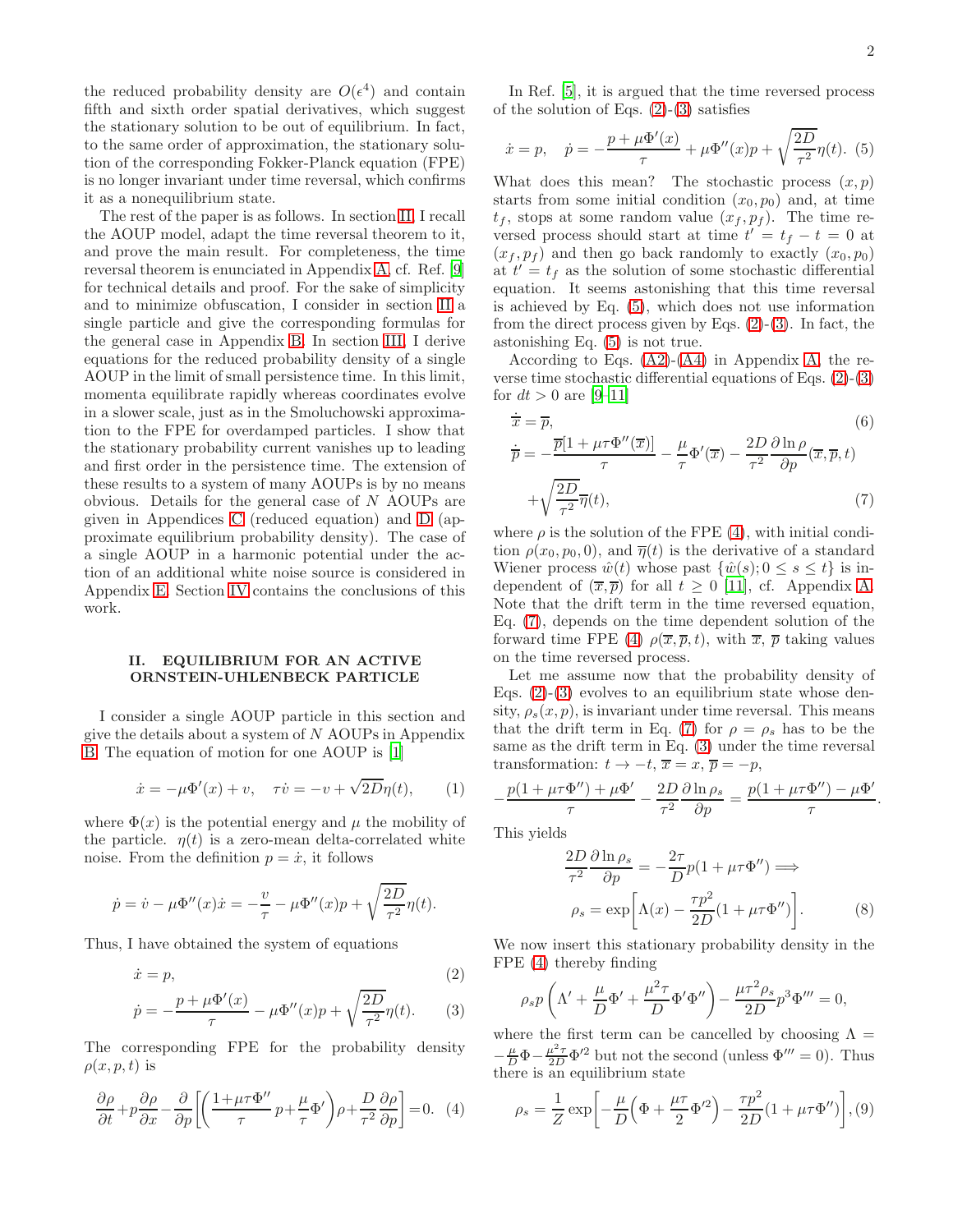with  $\int \rho_s dx dp = 1$ , if and only if  $\Phi''' = 0$ , which occurs for a smooth quadratic potential. We conclude that the stationary solution of the FPE is not an equilibrium, invariant under time reversal, unless  $\Phi$  is quadratic, e.g.,  $\Phi = \kappa x^2/2$ . In this case, the probability density is Gaussian:

<span id="page-3-1"></span>
$$
\rho_s(x, p) = \frac{1}{Z} \exp\left[-\frac{1}{T} \left(\frac{\kappa x^2}{2} + \frac{\tau p^2}{2\mu}\right)\right],\qquad(10)
$$

$$
T = \frac{D}{\mu(1 + \mu \tau \kappa)},\quad Z = 2\pi T \sqrt{\frac{\mu}{\kappa \tau}}.
$$

Eq. [\(10\)](#page-3-1) is the equilibrium probability density for a particle of mass  $\mu/\tau$  placed in a harmonic potential and in contact with a bath at temperature  $T = D/[\mu(1 + \mu \tau \kappa)].$ Undoing the transformation,  $p = v - \mu \kappa x$ , it is immediate to prove that Eq. [\(10\)](#page-3-1) is also the equilibrium solution of the FPE for  $\rho$  in the variables x and v. As shown in Appendix [B,](#page-7-1) this result also holds for a system of N AOUPs.

In Ref. [\[1](#page-13-0)], Fodor *et al* also found that AOUPs in a quadratic potential reach thermal equilibrium at temperature  $T = D/\mu$  (if  $\tau = 0$ ). By using path integrals, they showed that the production of entropy in the stationary state vanishes for a smooth quadratic Φ. For such a potential, the stationary probability is Gaussian, as in-dicated by Eq. [\(10\)](#page-3-1). Surprisingly in view of Eq. (10), Mandal et al have claimed that there is a positive production of entropy for AOUPs with any potential, including smooth quadratic potentials [\[5](#page-13-3)]. However, their arguments are based upon incorrectly deducing that the time reversed process of Eqs.  $(2)-(3)$  $(2)-(3)$  are Eq.  $(5)$ , i.e., Eqs. (7a)-(7b) in Ref. [\[5](#page-13-3)]. See the supplementary material in Ref. [\[5\]](#page-13-3), where Mandal et al implement their time reversal procedure.

## <span id="page-3-0"></span>III. DERIVATION OF A REDUCED EQUATION FOR SMALL PERSISTENCE TIME

In this section, I derive a continuity equation for the reduced probability density of a single AOUP in the limit of small persistence time  $\tau \propto \epsilon^2$ . It is relatively simple to obtain a leading order approximation but I will derive an approximate equation including  $O(\epsilon^5)$  terms. Keeping up to  $O(\epsilon^3)$  terms in the continuity equation, there is an equilibrium solution with zero probability current. No equilibrium solution exists beyond this order, as I show by direct calculation of the approximate stationary state.

Firstly, let me nondimensionalize the FPE [\(4\)](#page-2-3) according to Table [I.](#page-3-2) The nondimensional FPE is

<span id="page-3-3"></span>
$$
\frac{\partial}{\partial p}\left(p\rho + \frac{\partial \rho}{\partial p}\right) = \epsilon \left[\frac{\partial \rho}{\partial t} + p\frac{\partial \rho}{\partial x} - \Phi'\frac{\partial \rho}{\partial p} - \epsilon \Phi'' \frac{\partial (p\rho)}{\partial p}\right], (11)
$$

where the diffusive length is much smaller than the characteristic particle length l:

$$
\epsilon = \frac{\sqrt{D\tau}}{l} \ll 1. \tag{12}
$$

$$
\begin{array}{ccccc}\nx & p & t & \Phi & \rho \\
\frac{l}{\sqrt{\frac{D}{\tau}}} & l\sqrt{\frac{\tau}{D}} & \frac{D}{\mu} = T & \sqrt{\frac{\tau}{Dl^2}}\n\end{array}
$$

<span id="page-3-2"></span>TABLE I: Units for nondimensionalizing the AOUP FPE [\(4\)](#page-2-3). *l* is a characteristic length.

By an abuse of notation, I have kept the same symbols for dimensional and nondimensional variables. Table [I](#page-3-2) can be used to get dimensional variables from the corresponding nondimensional ones. For N particles in a  $d$ -dimensional cubic box of size  $L$ , one can use  $l = (L^d/N)^{1/d}$ , cf. Appendix [C.](#page-8-0) In this section,  $N = d = 1$ . The limit  $\epsilon \to 0$  corresponds to  $\sqrt{\tau} \to 0$ in Fodor *et al's* paper [\[1](#page-13-0)]. For  $\epsilon = 0$ , Eq. [\(11\)](#page-3-3) has the solution

<span id="page-3-5"></span>
$$
\rho^{(0)}(x, p, t) = \frac{e^{-p^2/2}}{\sqrt{2\pi}} R(x, t; \epsilon),
$$
\n(13)\n
$$
\int \rho^{(0)}(x, p, t) \, dp = R(x, t; \epsilon).
$$

### A. Chapman-Enskog derivation of the reduced equation

Given the stated goal of obtaining a high order approximation of the reduced equation for  $R$ , it is convenient to use the Chapman-Enskog method [\[12\]](#page-13-10). I consider

<span id="page-3-4"></span>
$$
\rho(x, p, t; \epsilon) = \frac{e^{-p^2/2}}{\sqrt{2\pi}} R(x, t; \epsilon) + \sum_{j=1}^{\infty} \epsilon^j \rho^{(j)}(x, p; R), (14)
$$

$$
\frac{\partial R}{\partial t} = \sum_{j=1}^{\infty} \epsilon^j \mathcal{F}^{(j)}(R),\tag{15}
$$

where, for  $j \geq 1$ ,

<span id="page-3-6"></span>
$$
\int \rho^{(j)}(x, p; R) dp = 0.
$$
 (16)

The key ingredient of the Chapman-Enskog method is that the equation for  $R$  in Eq. [\(15\)](#page-3-4) is expanded, not its solution. The functionals  $\mathcal{F}^{(j)}(R)$  are calculated by imposing that the resulting linear equations for the  $\rho^{(j)}$  have solutions. If one keeps more than one term in Eq. [\(15\)](#page-3-4), then this reduced equation for  $R$  contains higher order terms that can regularize its leading order. For the original application to derive hydrodynamics from the Boltzmann equation, the leading order equations are the Euler equations and the equations including first order terms are the Navier-Stokes equations [\[14\]](#page-13-12). For applications to unfolding degenerate bifurcations in different contexts, including synchronization of oscillators and active matter, see Refs. [\[12,](#page-13-10) [16](#page-13-13), [17](#page-13-14)].

I now proceed with the mechanics of the Chapman-Enskog method. The normalization condition for the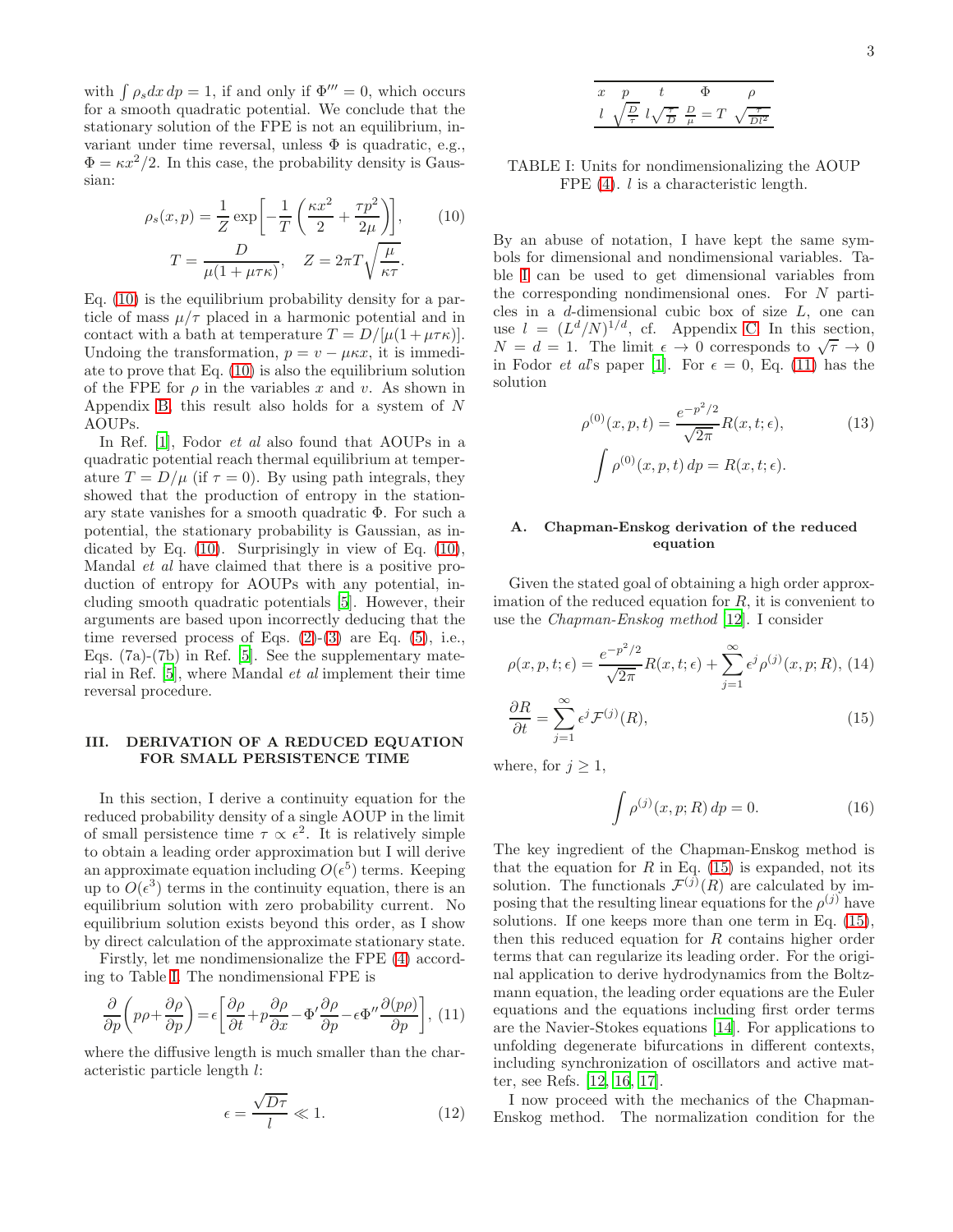probability density yields

<span id="page-4-7"></span>
$$
\int R(x, t; \epsilon) dx = 1.
$$
 (17)

Note that integrating Eq. [\(11\)](#page-3-3) over the momenta, we obtain the exact continuity equation

<span id="page-4-4"></span>
$$
\frac{\partial R}{\partial t} + \frac{\partial J}{\partial x} = 0, \quad J(x, t; \epsilon) = \int p \, \rho(x, p, t; \epsilon) \, dp. \tag{18}
$$

Inserting  $(13)-(15)$  $(13)-(15)$  into  $(11)$ , we obtain the hierarchy of equations

<span id="page-4-1"></span>
$$
\mathcal{L}\rho^{(1)} \equiv \frac{\partial}{\partial p} \left( p + \frac{\partial}{\partial p} \right) \rho^{(1)} = \frac{e^{-p^2/2}}{\sqrt{2\pi}} p \left( \Phi' + \frac{\partial R}{\partial x} \right), (19)
$$

$$
\mathcal{L}\rho^{(2)} = \frac{e^{-p^2/2}}{\sqrt{2\pi}} [\mathcal{F}^{(1)} + (p^2 - 1)\Phi'' R] + p \frac{\partial \rho^{(1)}}{\partial x}
$$

$$
-\Phi' \frac{\partial \rho^{(1)}}{\partial p}, \tag{20}
$$

$$
\mathcal{L}\rho^{(3)} = p\frac{\partial \rho^{(2)}}{\partial x} - \Phi'\frac{\partial \rho^{(2)}}{\partial p} - \Phi''\frac{\partial (p\rho^{(1)})}{\partial p} + \frac{\delta \rho^{(1)}}{\delta R} \mathcal{F}^{(1)}, (21)
$$

$$
\mathcal{L}\rho^{(4)} = \frac{e^{-p^2/2}}{\sqrt{2\pi}} \mathcal{F}^{(3)} + p\frac{\partial \rho^{(3)}}{\partial x} - \Phi'\frac{\partial \rho^{(3)}}{\partial p}
$$

$$
-\Phi^{\prime\prime}\frac{\partial(p\rho^{(2)})}{\partial p} + \frac{\delta\rho^{(2)}}{\delta R} \mathcal{F}^{(1)},\tag{22}
$$

$$
\mathcal{L}\rho^{(5)} = p\frac{\partial \rho^{(4)}}{\partial x} - \Phi'\frac{\partial \rho^{(4)}}{\partial p} - \Phi''\frac{\partial (p\rho^{(3)})}{\partial p} + \frac{\delta \rho^{(1)}}{\delta R}\mathcal{F}^{(3)}
$$

$$
+ \frac{\delta \rho^{(3)}}{\delta R}\mathcal{F}^{(1)},
$$
(23)

etc. The solvability conditions for the equations of this hierarchy are that the integrals over momenta of their right hand sides be zero. I have used that  $\mathcal{F}^{(2j)} = 0$ (see below) and kept enough equations in the hierarchy to obtain the reduced equation including terms beyond those corresponding to an equilibrium state.

# 1. Result: Diffusion equation to order  $\epsilon^3$

As I show below, up to  $O(\epsilon^5)$  terms, R is the solution of the Smoluchowski diffusion equation:

<span id="page-4-0"></span>
$$
\frac{\partial R}{\partial t} = \epsilon \frac{\partial}{\partial x} \left( R \Phi' + \frac{\partial}{\partial x} [(1 - \epsilon^2 \Phi'') R] \right) + O(\epsilon^5). (24)
$$

One would have expected this equation to contain terms with three and four derivatives with respect to  $x$  because, after all, the Chapman-Enskog expansion is an "expansion in gradients" [\[14\]](#page-13-12). Such terms cancel out for the AOUP in Eq. [\(24\)](#page-4-0), which then has the extended equilibrium solution  $e^{-\tilde{\Phi}}/Z$ , with  $\tilde{\Phi} = \Phi + \epsilon^2 (\Phi^2/2 - \Phi^{\prime\prime})$ . See also Ref. [\[1\]](#page-13-0).

## 2. Derivation of the probability current

The solutions  $\rho^{(j)}$  of equations in the hierarchy [\(19\)](#page-4-1)- $(23)$  are Gaussians in p times polynomials of degree j:

<span id="page-4-2"></span>
$$
\rho^{(2j+\xi)}(x,p;R) = \frac{e^{-p^2/2}}{\sqrt{2\pi}} \sum_{n=0}^{j} \mathcal{A}_{2n+\xi}^{(2j+\xi)} p^{2n+\xi}, \quad (25)
$$

where  $\xi = 0, 1$ . Clearly for [\(19\)](#page-4-1)-[\(23\)](#page-4-1), the solvability conditions yield

<span id="page-4-3"></span>
$$
\mathcal{F}^{(j)} = -\frac{\partial J^{(j)}}{\partial x}, \quad J^{(j)} = \int p \rho^{(j)} dp. \tag{26}
$$

Eq. [\(25\)](#page-4-2) then implies that  $J^{(2j)} = 0$  and  $\mathcal{F}^{(2j)} = 0$ , which I have used to suppress all such terms in the previous hierarchy of equations. Note that, in order to find terms of order  $\epsilon^5$  in Eq. [\(24\)](#page-4-0), I need to solve Eqs. [\(19\)](#page-4-1)-[\(23\)](#page-4-1), but not higher order equations in the hierarchy.

Eqs. [\(15\)](#page-3-4) and [\(26\)](#page-4-3) agree with the continuity equation [\(18\)](#page-4-4). Using

$$
\mathcal{L}\left(\frac{p \, e^{-p^2/2}}{\sqrt{2\pi}}\right) = -\frac{p \, e^{-p^2/2}}{\sqrt{2\pi}},\tag{27}
$$

The solution of Eq. [\(19\)](#page-4-1) that satisfies Eq. [\(16\)](#page-3-6) is:

<span id="page-4-6"></span>
$$
\rho^{(1)} = -\frac{e^{-p^2/2}}{\sqrt{2\pi}} p \left( \Phi'R + \frac{\partial R}{\partial x} \right) \equiv -\frac{p \, e^{-p^2/2}}{\sqrt{2\pi}} \, \mathcal{D}R. \tag{28}
$$

Inserting this in Eq. [\(20\)](#page-4-1), its solvability condition produces

<span id="page-4-8"></span>
$$
\mathcal{F}^{(1)} = -\frac{\partial J^{(1)}}{\partial x},
$$
  
\n
$$
J^{(1)} = \int p\rho^{(1)} dp = -\mathcal{D}R = -e^{-\Phi} \frac{\partial}{\partial x} (e^{\Phi} R). \quad (29)
$$

Using

$$
\mathcal{L}\left(\frac{p^2 e^{-p^2/2}}{\sqrt{2\pi}}\right) = -\frac{e^{-p^2/2}}{\sqrt{2\pi}} 2(p^2 - 1),\tag{30}
$$
\n
$$
\int \frac{e^{-p^2/2}}{\sqrt{2\pi}} p^2 dp = 1.
$$

I find the solution of Eq. [\(20\)](#page-4-1) that satisfies Eq. [\(16\)](#page-3-6):

<span id="page-4-5"></span>
$$
\rho^{(2)} = \frac{e^{-p^2/2}}{\sqrt{2\pi}} (p^2 - 1) \mathcal{A}^{(2)},
$$
\n(31)

$$
\mathcal{A}^{(2)} = \frac{1}{2} \left( \frac{\partial^2 R}{\partial x^2} + 2\Phi' \frac{\partial R}{\partial x} + \Phi'^2 R \right). \tag{32}
$$

Eq. [\(31\)](#page-4-5) has the form of Eq. [\(25\)](#page-4-2) with  $\mathcal{A}_0^{(2)} = -\mathcal{A}_2^{(2)} =$  $-\mathcal{A}^{(2)}$ . Using

$$
\mathcal{L}\left(\frac{p^3 e^{-p^2/2}}{\sqrt{2\pi}}\right) = \frac{e^{-p^2/2}}{\sqrt{2\pi}} 3p(2-p^2),\tag{33}
$$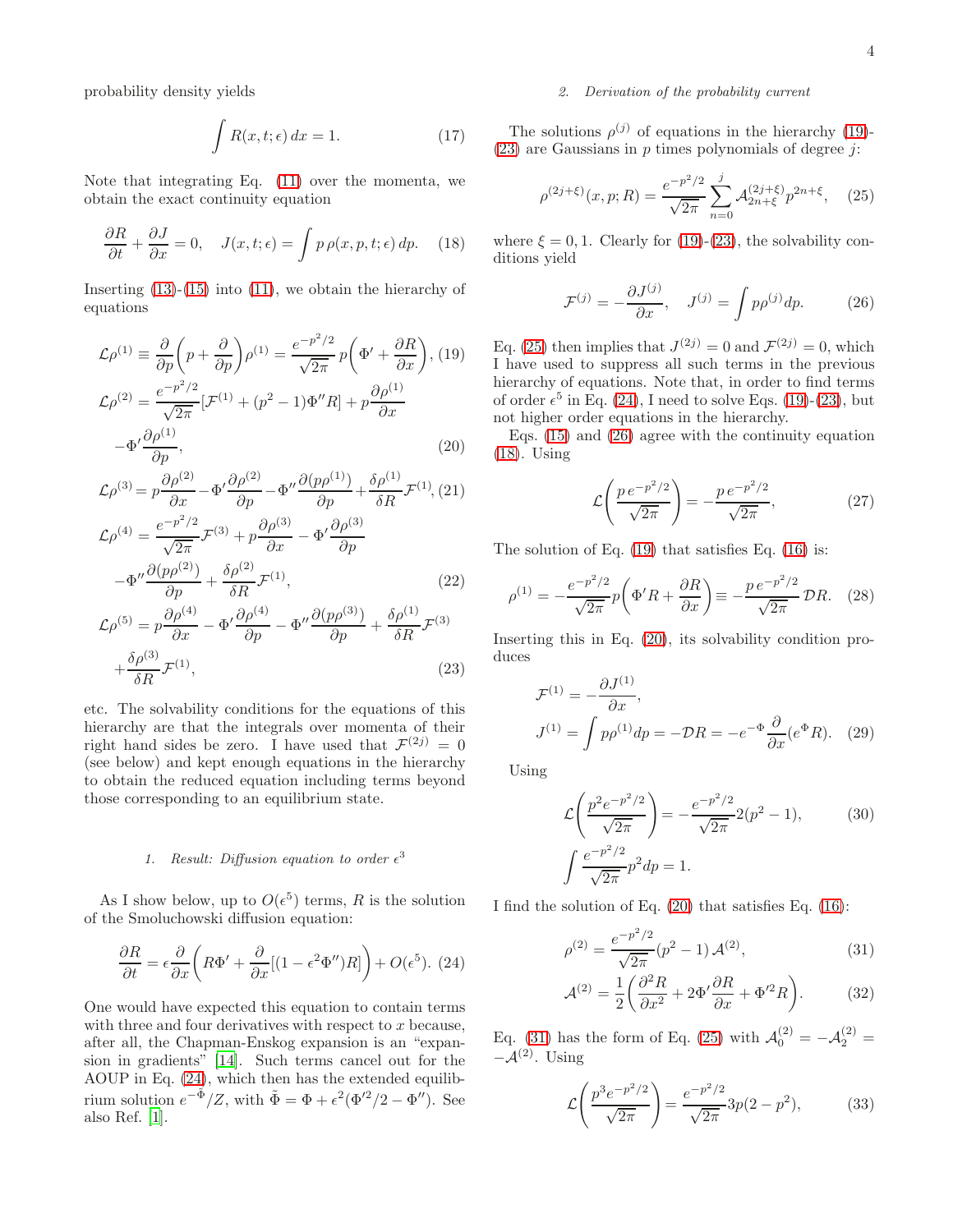I find the solution of Eq. [\(21\)](#page-4-1) that satisfies Eq. [\(16\)](#page-3-6):

<span id="page-5-0"></span>
$$
\rho^{(3)} = \frac{p e^{-p^2/2}}{\sqrt{2\pi}} (\mathcal{A}_3^{(3)} p^2 + \mathcal{A}_1^{(3)})
$$
  
= 
$$
\frac{p e^{-p^2/2}}{\sqrt{2\pi}} [\mathcal{A}_3^{(3)} (p^2 - 3) + J^{(3)}],
$$
 (34)

$$
\mathcal{A}_3^{(3)} = -\frac{1}{3} (\mathcal{D}\mathcal{A}^{(2)} - \Phi'' \mathcal{D}R),\tag{35}
$$

$$
\mathcal{A}_1^{(3)} = \left(\mathcal{D}\frac{\partial}{\partial x} - 2\Phi''\right)\mathcal{D}R + 6\mathcal{A}_3^{(3)} + (2\Phi' + \mathcal{D})\mathcal{A}^{(2)}.\,(36)
$$

The corresponding contribution to the probability current is

$$
J^{(3)} = 3\mathcal{A}_3^{(3)} + \mathcal{A}_1^{(3)} = \left(\mathcal{D}\frac{\partial}{\partial x} + \Phi''\right)\mathcal{D}R - 2\frac{\partial\mathcal{A}^{(2)}}{\partial x}
$$

$$
\implies J^{(3)} = \frac{\partial}{\partial x}(\Phi''R). \tag{37}
$$

To find  $\rho^{(4)}$ , I follow the same procedure. The solution of Eq.  $(22)$  with Eqs.  $(31)$  and  $(34)$  is Eq.  $(25)$  with

<span id="page-5-1"></span>
$$
\rho^{(4)} = \frac{e^{-p^2/2}}{\sqrt{2\pi}} \left[ \mathcal{A}_4^{(4)}(p^4 - 3) + \mathcal{A}_2^{(4)}(p^2 - 1) \right],\tag{38}
$$

$$
\mathcal{A}_4^{(4)} = -\frac{1}{4} (\mathcal{D}\mathcal{A}_3^{(3)} + \Phi'' \mathcal{A}^{(2)}),\tag{39}
$$

$$
\mathcal{A}_{2}^{(4)} = \frac{1}{4} \left( \frac{\partial^2}{\partial x^2} + 2\Phi' \frac{\partial}{\partial x} + \Phi'^2 \right) \frac{\partial}{\partial x} \mathcal{D}R + \frac{3}{2} \Phi' \mathcal{A}_{3}^{(3)}
$$

$$
+ \frac{1}{2} \Phi'' \mathcal{A}^{(2)} - \frac{1}{2} \mathcal{D} J^{(3)}, \tag{40}
$$

$$
\mathcal{A}_0^{(4)} = -3\mathcal{A}_4^{(4)} - \mathcal{A}_2^{(4)},\tag{41}
$$

where I have used

$$
\mathcal{L}\left(\frac{p^4 e^{-p^2/2}}{\sqrt{2\pi}}\right) = \frac{4p^2 e^{-p^2/2}}{\sqrt{2\pi}} (3 - p^2),
$$
  

$$
\int \frac{e^{-p^2/2}}{\sqrt{2\pi}} p^4 dp = 3.
$$
 (42)

To find  $\rho^{(5)}$ , I insert Eqs. [\(28\)](#page-4-6), [\(34\)](#page-5-0) and [\(38\)](#page-5-1) into Eq. [\(23\)](#page-4-1) and use the following formulas

$$
\mathcal{L}\left(\frac{p^5 e^{-p^2/2}}{\sqrt{2\pi}}\right) = \frac{5p^3 e^{-p^2/2}}{\sqrt{2\pi}} (4 - p^2),
$$
  

$$
\int \frac{p^5 e^{-p^2/2}}{\sqrt{2\pi}} dp = 15.
$$
 (43)

to solve the resulting equation. The result is Eq. [\(25\)](#page-4-2)

with

<span id="page-5-2"></span>
$$
\mathcal{A}_5^{(5)} = -\frac{1}{5} (\mathcal{D}\mathcal{A}_4^{(4)} + \Phi''\mathcal{A}_3^{(3)}),
$$
\n
$$
\mathcal{A}_3^{(5)} = -\frac{4}{3} \frac{\partial}{\partial x} \mathcal{A}_4^{(4)} - \frac{1}{3} \mathcal{D}\mathcal{A}_2^{(4)} + \Phi'' \left( \mathcal{A}_3^{(3)} - \frac{1}{3} J^{(3)} \right)
$$
\n
$$
-\frac{1}{3} \frac{\delta \mathcal{A}_3^{(3)}}{\delta R} \mathcal{D}R,
$$
\n
$$
\mathcal{A}_1^{(5)} = \left( 3\Phi' - 5\frac{\partial}{\partial x} \right) \mathcal{A}_4^{(4)} + \left( \Phi' - \frac{\partial}{\partial x} \right) \mathcal{A}_2^{(4)}
$$
\n
$$
- \mathcal{D}\frac{\partial J^{(3)}}{\partial x} + \frac{\delta \mathcal{A}_3^{(3)}}{\delta R} \frac{\partial}{\partial x} \mathcal{D}R - \frac{\delta J^{(3)}}{\delta R} \frac{\partial}{\partial x} \mathcal{D}R.
$$
\n(46)

\nThe probability current of Eq. (26) that corresponds

The probability current of Eq. [\(26\)](#page-4-3) that corresponds to Eqs.  $(44)-(46)$  $(44)-(46)$  is

$$
J^{(5)} = 3\frac{\partial^2}{\partial x^2} \mathcal{A}_3^{(3)} + 3\frac{\partial}{\partial x} (\Phi'' \mathcal{A}^{(2)})
$$

$$
-\left(\frac{\delta \mathcal{A}^{(2)}}{\delta R} + \frac{\delta J^{(3)}}{\delta R}\right) \frac{\partial}{\partial x} \mathcal{D}R.
$$
 (47)

The resulting reduced equation for the probability density  $\rho$  is

<span id="page-5-3"></span>
$$
\frac{\partial R}{\partial(\epsilon t)} = \frac{\partial}{\partial x} \left[ R\Phi' + \frac{\partial R}{\partial x} - \epsilon^2 \frac{\partial}{\partial x} (R\Phi'') - \epsilon^4 J^{(5)} \right] \n+ O(\epsilon^6) \equiv -\frac{\partial J^r}{\partial x}.
$$
\n(48)

Note that the reduced probability density evolves in a slow time scale  $\epsilon t$ . Eq. [\(48\)](#page-5-3) is a diffusion equation to  $O(\epsilon^2)$  but  $J^{(5)}$  contains derivatives of orders 3 to 5.

# B. Equilibrium solution to  $O(\epsilon^2)$

There is an equilibrium solution that solves the re-duced equation [\(48\)](#page-5-3) with  $J^r = 0$  to order  $\epsilon^5$  in the Chapman-Enskog expansion. To find it, I insert the exponential form

$$
\rho_{\text{eq}} = e^{\tilde{f}_{\text{eq}} - \tilde{\Phi}}, \quad \tilde{\Phi}(x; \epsilon) = \Phi(x) + \sum_{j=1}^{2} \epsilon^{2j} \Phi^{(2j)}(x), \quad (49)
$$

into  $J^r = 0$  and find the  $\Phi^{(2j)}$ . The free energy  $\tilde{f}_{eq}$ ensures that the normalization condition [\(17\)](#page-4-7) is fulfilled. To leading order,  $J^{(1)} = 0$  produces  $\tilde{\Phi} = \Phi$  according to Eq. [\(29\)](#page-4-8). Keeping the  $\epsilon^2$  term in Eq. [\(48\)](#page-5-3), I get

$$
-\epsilon^2 \left(\frac{\partial \Phi^{(2)}}{\partial x} + \Phi''' - \Phi' \Phi''\right) = O(\epsilon^4),
$$

which yields

<span id="page-5-4"></span>
$$
R_{\text{eq}} = e^{\tilde{f}_{\text{eq}} - \tilde{\Phi}}, \quad \tilde{\Phi} = \Phi + \epsilon^2 \left(\frac{1}{2} \Phi^{\prime 2} - \Phi^{\prime \prime}\right) + O(\epsilon^4). \tag{50}
$$

While  $\Phi$  may be purely repulsive, the extra term in  $\Phi$  of Eq. [\(50\)](#page-5-4) may produce an attractive component that is responsible for the segregation phase transition observed in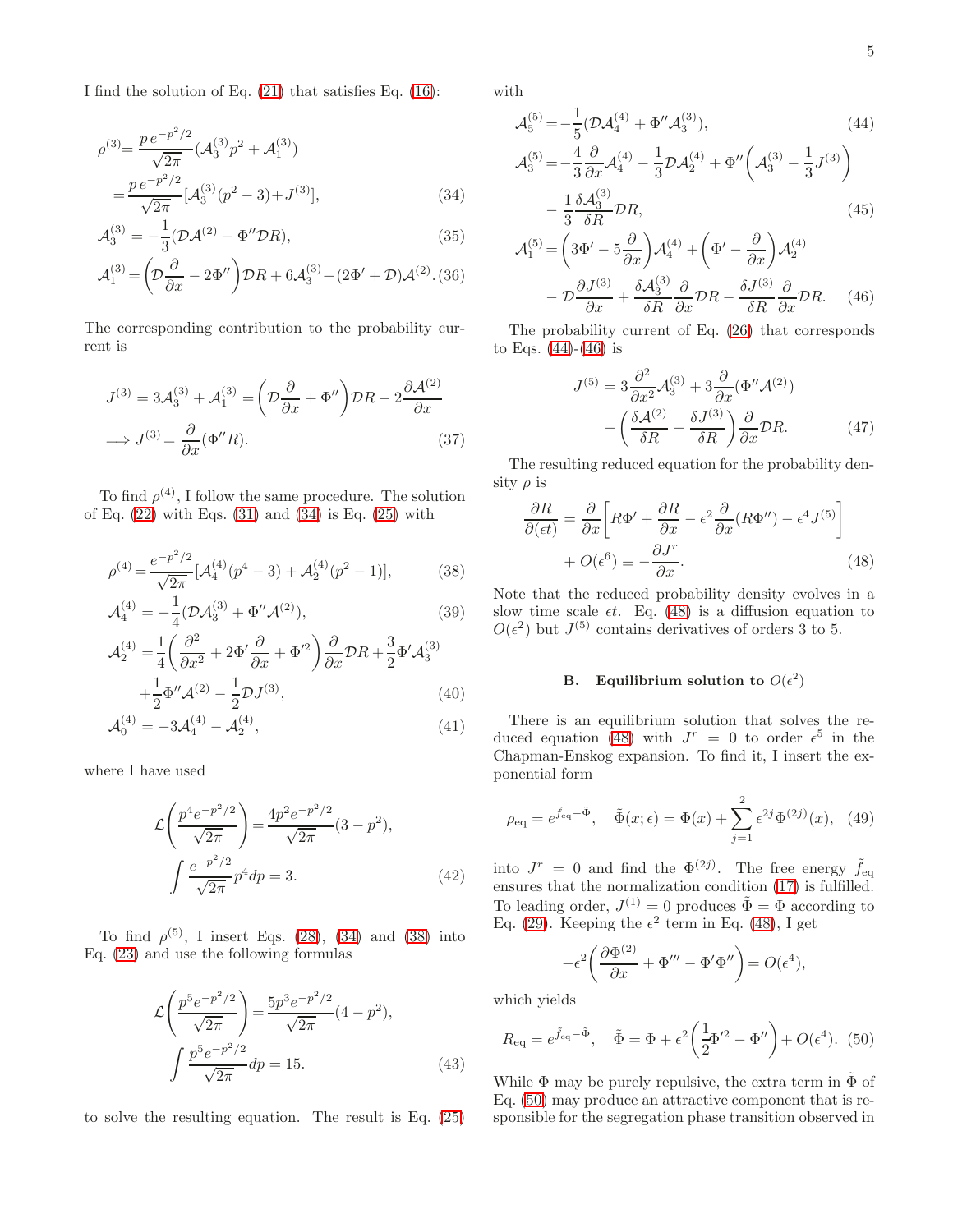Ref. [\[1\]](#page-13-0). The equilibrium probability density of Eq. [\(50\)](#page-5-4) can be generalized to the case of N AOUPs as shown in Appendix [C.](#page-8-0) It coincides with Eq. (7) of Ref. [\[1\]](#page-13-0).

For the term of order  $\epsilon^4$ , I get

$$
\frac{\partial \Phi^{(4)}}{\partial x} = \frac{1}{2} \left( 5 \Phi'' \Phi''' - \Phi' (\Phi'')^2 - \Phi'^2 \Phi''' + 2 \Phi' \frac{\partial^4 \Phi}{\partial x^4} - \frac{\partial^5 \Phi}{\partial x^5} \right).
$$

Integrating this equation, I get

$$
\Phi^{(4)} = \frac{1}{2} \left( 2 \frac{\partial}{\partial x} (\Phi' \Phi'') - \Phi'^2 \Phi'' - \frac{1}{2} \frac{\partial}{\partial x} (\Phi'')^2 - \frac{\partial^4 \Phi}{\partial x^4} \right) \n+ \frac{1}{2} \int \Phi' (\Phi'')^2 dx.
$$
\n(51)

The last term cannot be integrated in exact form. Thus, I have shown that the equilibrium solution cannot be extended to  $O(\epsilon^4)$ .

# C. Stationary solution of the FPE including  $O(\epsilon^3)$ terms

Since I cannot find an equilibrium solution of the reduced equation for R that holds beyond  $O(\epsilon^2)$  terms, I go back to the full FPE [\(11\)](#page-3-3) and find its stationary solution including terms beyond this order. Let me start with the nondimensional version of Eq. [\(9\)](#page-2-5) and try to find an approximation to the stationary solution of the FPE [\(11\)](#page-3-3).

<span id="page-6-1"></span>
$$
\rho_s = \frac{1}{Z} \exp\left[ -\left( \frac{p^2}{2} (1 + \epsilon^2 \Phi'') + \Phi + \frac{\epsilon^2}{2} \Phi'^2 \right) \right]
$$
  
 
$$
\times [1 + \epsilon^2 r(x, p; \epsilon)]. \tag{52}
$$

I use the extra term  $\epsilon^2 r(x, p; \epsilon)$  to cancel the term proportional to  $\epsilon^3 p^3 \Phi'''$  that precludes finding an equilibrium solution to the full FPE, cf. section [II.](#page-2-0) Inserting Eq. [\(52\)](#page-6-1) into Eq. [\(11\)](#page-3-3), I obtain after some simplification,

<span id="page-6-2"></span>
$$
\epsilon^2 \left( \frac{\partial^2 r}{\partial p^2} - p \frac{\partial r}{\partial p} \right) + \epsilon^3 p \Phi''' \left( \frac{p^2}{2} - 1 \right)
$$

$$
- \epsilon^3 \left( p \frac{\partial r}{\partial x} - \Phi' \frac{\partial r}{\partial p} \right) = O(\epsilon^4). \tag{53}
$$

Assuming that  $r = a(x) + \epsilon b(x)p + \epsilon c(x)p^3 + O(\epsilon^2)$ , Eq. [\(53\)](#page-6-2) yields

$$
\epsilon^3 p (6c - b - a') + \epsilon^3 p^3 \left(\frac{\Phi'''}{2} - 3c\right) = O(\epsilon^4)
$$
  

$$
\implies c = \frac{1}{6} \Phi''', \quad a' + b = \Phi'''. \tag{54}
$$

A simple choice is  $b = 0$ , which produces the stationary nonequilibrium probability density:

$$
\rho_s(x, p; \epsilon) = \frac{1}{Z} \exp\left[ -\left(\frac{p^2}{2} (1 + \epsilon^2 \Phi'') + \Phi + \frac{\epsilon^2}{2} \Phi'^2\right) \right]
$$

$$
\times \left(1 + \epsilon^2 \Phi'' + \frac{\epsilon^3}{6} p^3 \Phi''' + O(\epsilon^4)\right).
$$
(55)  
\nSelecting  $a = 3\Phi''/2$ ,  $b = -\epsilon \Phi'''/2$ , yields

Selecting  $a = \hat{3}\Phi''/2$ ,  $b = -\epsilon\Phi$ 

$$
\rho_s(x, p; \epsilon) = \frac{\exp\left[-\left(\frac{p^2}{2}(1 + \epsilon^2 \Phi'') + \Phi + \frac{\epsilon^2}{2}\Phi'^2\right)\right]}{Z} \left(1 + \frac{3\epsilon^2}{2}\Phi'' + \frac{\epsilon^3(p^3 - 3p)}{6}\Phi''' + O(\epsilon^4)\right)
$$

$$
= \frac{1}{Z}e^{-\frac{p^2}{2}-\Phi}\left(1 - \frac{\epsilon^2}{2}[\Phi'^2 + (p^2 - 3)\Phi''] + \frac{\epsilon^3(p^3 - 3p)}{6}\Phi''' + O(\epsilon^4)\right),\tag{56}
$$

Г

which, for one AOUP, is the approximate probability density in Eq.  $(6)$  of Ref. [\[1](#page-13-0)].

### <span id="page-6-0"></span>IV. CONCLUSIONS

For zero persistence time, active Ornstein-Uhlenbeck particles become overdamped particles in contact with a thermal bath. Thus, they reach equilibrium for long times. There has been some controversy on whether AOUPs under harmonic potentials may reach a time invariant equilibrium state for nonzero persistence times [\[1,](#page-13-0) [5](#page-13-3)[–8,](#page-13-6) [15](#page-13-15)]. For nonzero persistence time  $\tau$ , AOUPs reach an equilibrium state characterized by a probability density that is invariant under time reversal if, and only if, their interaction potential is quadratic (within the class of smooth potentials). This can be shown by means of a general formula for their time reversed Langevin-Ito stochastic differential equation (the time reversal theorem, [\[9](#page-13-7)]). Using path integrals, Fodor et al have concluded that AOUPs reach equilibrium with zero production of entropy [\[1](#page-13-0)], which agrees with the previous result. Mandal *et al* [\[5\]](#page-13-3) have disputed this conclusion using an incorrect time-reversed Langevin-Ito equation of the AOUPs that is at odds with the time reversal theorem. Their formulas for production of entropy and thermodynamics arguments are based upon their time reversed stochastic equation [\[5](#page-13-3)], and should be appropriately modified [\[7](#page-13-5)].

The active harmonic oscillator under an additional thermal noise reaches a nonequilibrium stationary state that is no longer invariant under time reversal, cf. Ref. [\[8](#page-13-6)] and also Appendix [E](#page-12-1) in this paper. Thus, the model of the noisy overdamped particle in a harmonic potential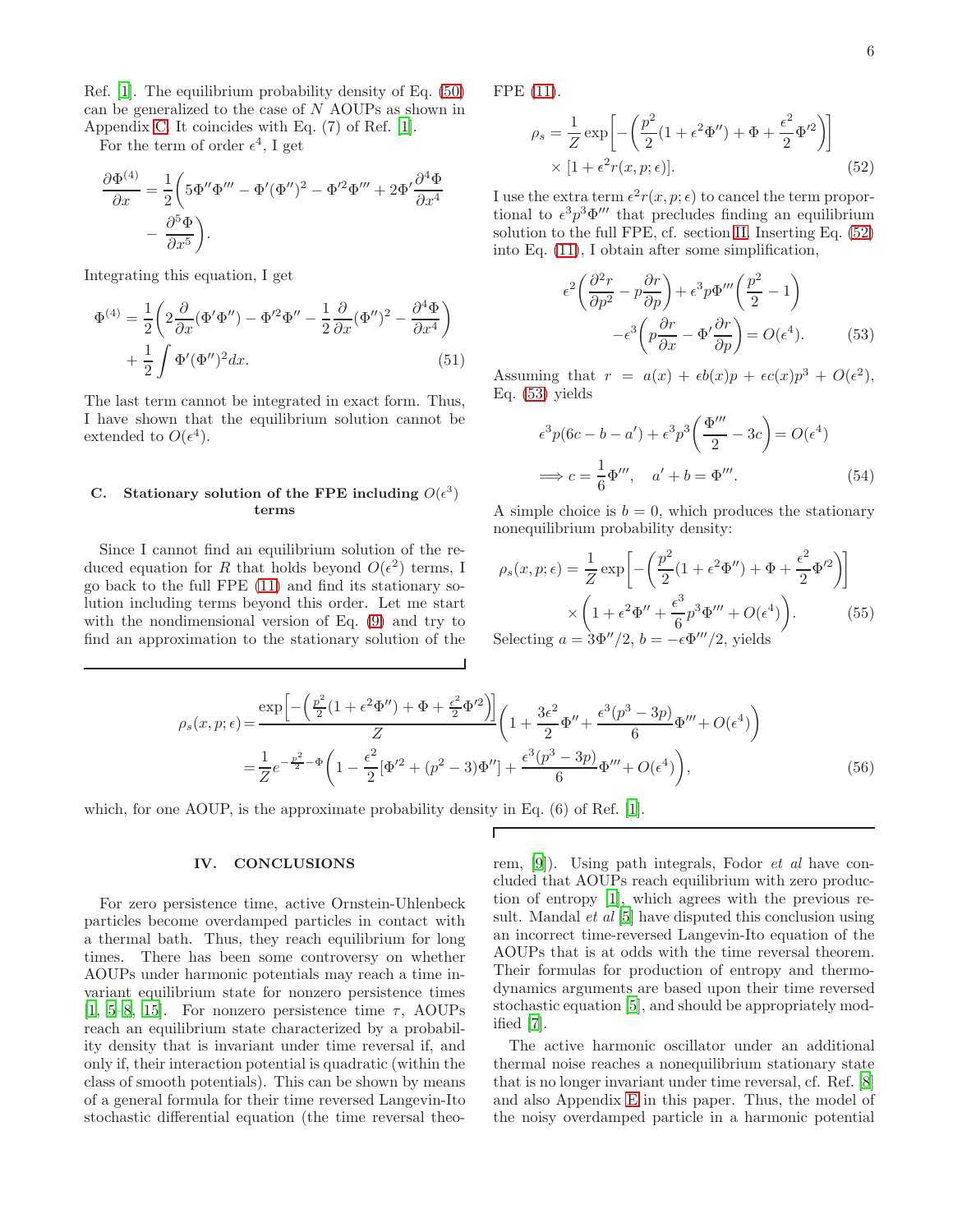is quite peculiar. It has an equilibrium probability density if the particle is subject to only one external noise, either Ornstein-Uhlenbeck or thermal white noise (the usual case for a purely passive particle), but it reaches a nonequilibrium stationary state when both noises are present. Other models for active colloidal particles include both translational thermal white noise and orientational white noise for the active velocity, which render the models thermodynamically consistent [\[15\]](#page-13-15).

For general interaction potentials and in the limit of small persistence time, AOUPs are close to an extended equilibrium state. In this paper, the state of affairs is made clear by using a Chapman-Enskog expansion in a dimensionless parameter  $\epsilon \propto \sqrt{\tau}$ . I have shown that the AOUP probability density is asymptotic to a local equilibrium in the momenta times a reduced probability density  $R$  that depends on space and time. The continuity equation for the latter contains a probability current that depends on  $\epsilon^2$ . Its leading and first order terms depend only on first and second spatial derivatives of R. To  $O(\epsilon^2)$ , there is an equilibrium solution  $R \propto e^{-\tilde{\Phi}}$  whose probability current vanishes. The  $O(\epsilon^4)$  term in the probability current includes fifth order spatial derivatives of R and there is no longer an equilibrium probability density [approximate to  $O(\epsilon^4)$ ] that makes the current zero. The overall momentum-dependent stationary probability density has  $O(\epsilon^3)$  terms that are odd in the momenta [\[1\]](#page-13-0). Thus, this density is not invariant under time reversal.

### ACKNOWLEDGMENTS

This work has been supported by the FEDER/Ministerio de Ciencia, Innovación y Universidades – Agencia Estatal de Investigación grant MTM2017-84446-C2-2-R. I thank Jonathan Goodman and John Neu for fruitful discussions, and Russel Caflisch for hospitality during a sabbatical stay at the Courant Institute.

#### <span id="page-7-0"></span>Appendix A: Time reversed diffusion process

Consider the system of Langevin-Ito equations

$$
dX_t = b(X_t, t) dt + \sigma(X_t, t) dw_t,
$$
 (A1)

where  $X_t$  and  $b(X_t, t)$  take on values in  $\mathbb{R}^n$ ,  $t \in (0, t_f)$ , and  $\sigma(X_t, t)$  is a  $n \times l$  matrix with  $l \leq n$ . Under mild hypothesis, there is a time reversed diffusion process  $\overline{X}_t = X_{t-1}$  that satisfies the equations [\[9\]](#page-13-7)

<span id="page-7-2"></span>
$$
d\overline{X}_t = \overline{b}(\overline{X}_t, t) dt + \overline{\sigma}(\overline{X}_t, t) d\overline{w}_t,
$$
 (A2)

$$
\overline{b}^i(x,t) = -b^i(x, t_f - t)
$$
  
+ 
$$
\frac{1}{\rho(x, t_f - t)} \frac{\partial}{\partial x_j} [a^{ij}(x, t_f - t)\rho(x, t_f - t)],
$$
  

$$
\overline{a}^{ij}(x,t) = a^{ij}(x, t_f - t), \ a(x,t) = \sigma(x,t)\sigma(x,t)^T.
$$
 (A3)

Here superscripts denote components of vectors, summation over repeated indices is implied, and  $\rho(x, t)$  is the solution of the FPE corresponding to Eq. [\(A2\)](#page-7-2):

<span id="page-7-3"></span>
$$
\frac{\partial \rho}{\partial t} + \frac{\partial}{\partial x_i} \left[ b^i(x, t) \rho - \frac{1}{2} \frac{\partial}{\partial x_j} (a^{ij}(x, t) \rho) \right] = 0. \quad (A4)
$$

The proof shows that the infinitesimal generator of the time reversed process  $\overline{X}_t$  is given by the coefficient functions in Eq. [\(A3\)](#page-7-2). This is done straightforwardly by using two test functions and integration by parts. Then the resulting formulas are justified in the appropriate functional spaces under mild conditions for the coefficient functions [\[9\]](#page-13-7). Stratonovich integration shows that the noise  $\hat{w}_t = \overline{w}_{t_f-t}$  satisfies

$$
\hat{w}_t^i = w_t^i - w_{t_f}^i - \int_t^{t_f} \frac{ds}{\rho(X_s, s)} \frac{\partial}{\partial x_j} [\sigma^{ji}(X_s, s)\rho(X_s, s)], \text{(A5)}
$$

cf. Remark 2.5 in Ref. [\[9\]](#page-13-7). Note that selecting  $d\overline{t}$  =  $d(t_f - t) > 0$ ,  $\overline{b}(x, t)$  changes sign in Eq. [\(A2\)](#page-7-2), which is the same convention with positive differentials  $dt > 0$ used in Refs. [\[10,](#page-13-8) [11\]](#page-13-9) and elsewhere in the present paper.

### <span id="page-7-1"></span>Appendix B: Systems of active Ornstein-Uhlenbeck particles

The AOUP equation of motion is [\[1\]](#page-13-0)

$$
\dot{\mathbf{r}}_i = -\mu \nabla_i \Phi + \mathbf{v}_i, \quad \tau \dot{\mathbf{v}}_i = -\mathbf{v}_i + \sqrt{2D} \eta_i(t). \tag{B1}
$$

where  $i = 1, \ldots N$ , and  $\eta_i(t)$  is a zero-mean deltacorrelated white noise. From this equation and  $\mathbf{p}_i = \dot{\mathbf{r}}_i$ , it follows

$$
\dot{\mathbf{p}}_i = \dot{\mathbf{v}}_i - \mu \sum_{k=1}^N \dot{\mathbf{r}}_k \cdot \nabla_k \nabla_i \Phi
$$
  
=  $-\frac{\mathbf{v}_i}{\tau} - \mu \sum_{k=1}^N (\dot{\mathbf{r}}_k \cdot \nabla_k) \nabla_i \Phi + \sqrt{\frac{2D}{\tau^2}} \eta_i(t).$ 

In terms of  $\mathbf{p}_i$ , the system of equations is

<span id="page-7-4"></span>
$$
\dot{\mathbf{r}}_i = \mathbf{p}_i,
$$
\n
$$
\dot{\mathbf{p}}_i = -\frac{\mathbf{p}_i + \mu \nabla_i \Phi}{\tau} - \mu \sum_{k=1}^N (\mathbf{p}_k \cdot \nabla_k) \nabla_i \Phi + \sqrt{\frac{2D}{\tau^2}} \eta_i(t).
$$
\n(B2)

The corresponding FPE for the probability density  $\rho(\mathbf{R}, \mathbf{P}, t)$  (in which  $\mathbf{R} = \mathbf{r}_1, \dots, \mathbf{r}_N$ , with a similar meaning for  $P$ ) is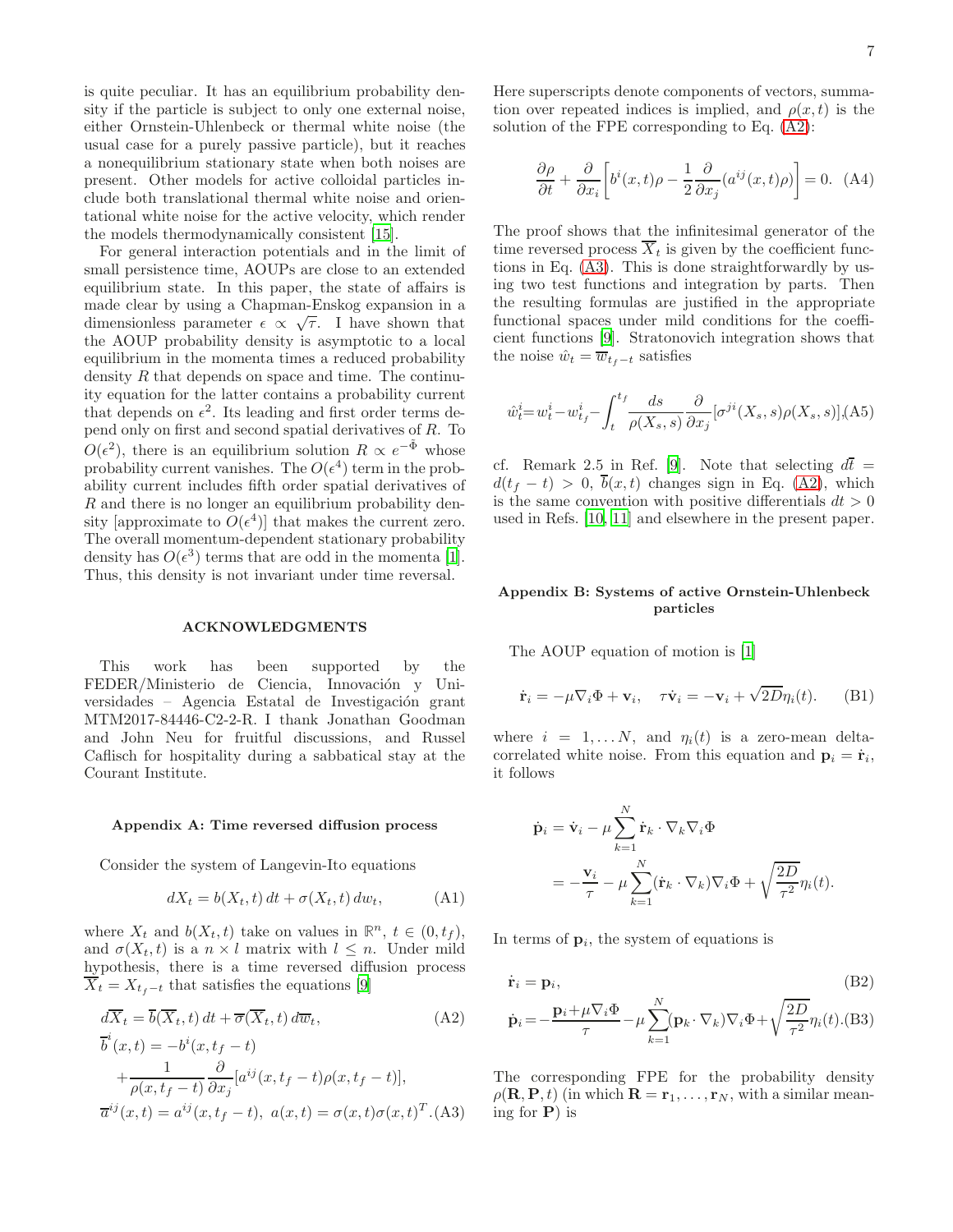<span id="page-8-1"></span>
$$
\frac{\partial \rho}{\partial t} + \frac{\partial}{\partial r_{i\alpha}} (p_{i\alpha}\rho) - \frac{\partial}{\partial p_{i\alpha}} \left[ \left( \frac{p_{i\alpha}}{\tau} + \frac{\mu}{\tau} (1 + \tau p_{j\beta} \frac{\partial}{\partial r_{j\beta}}) \frac{\partial}{\partial r_{i\alpha}} \Phi \right) \rho + \frac{D}{\tau^2} \frac{\partial \rho}{\partial p_{i\alpha}} \right] = 0. \tag{B4}
$$

Here  $\alpha = 1, 2, \ldots, d$  are the components of the vectors  $\mathbf{r}_i$  and  $\mathbf{p}_i$ . In Eq. [\(B4\)](#page-8-1), summation over repeated indices is intended.  $\overline{\Gamma}$ 

According to Eqs.  $(A2)-(A4)$  $(A2)-(A4)$  in Appendix [A,](#page-7-0) the reverse time stochastic differential equations of Eqs. [\(B2\)](#page-7-4)- [\(B3\)](#page-7-4) for  $dt > 0$  are [\[9](#page-13-7)-11]

<span id="page-8-2"></span>
$$
\dot{\overline{\mathbf{r}}}_i = \overline{\mathbf{p}}_i,\tag{B5}
$$

$$
\dot{\overline{\mathbf{p}}}_{i} = -\frac{\overline{\mathbf{p}}_{i} + \mu \nabla_{i} \Phi(\overline{\mathbf{R}})}{\tau} - \mu \sum_{k=1}^{N} (\overline{\mathbf{p}}_{k} \cdot \nabla_{k}) \nabla_{i} \Phi(\overline{\mathbf{R}})
$$

$$
-\frac{2D}{\tau^{2}} \frac{\partial \ln \rho}{\partial \mathbf{p}_{i}} + \sqrt{\frac{2D}{\tau^{2}}} \eta_{i}(t). \tag{B6}
$$

In equilibrium,  $\rho = \rho_s(\mathbf{R}, \mathbf{P})$  is invariant under time reversal. This means that the drift term of Eq. [\(B6\)](#page-8-2) for  $\rho = \rho_s$  is the same as the drift term of Eq. [\(B3\)](#page-7-4) under the time reversal transformation:  $t \to -t$ ,  $\bar{r}_i = r_i$ ,  $\overline{\mathbf{p}}_i = -\mathbf{p}_i$ :

$$
-\frac{\mathbf{p}_i + \mu \nabla_i \Phi}{\tau} - \mu \sum_{k=1}^N (\mathbf{p}_k \cdot \nabla_k) \nabla_i \Phi - \frac{2D}{\tau^2} \frac{\partial \ln \rho_s}{\partial \mathbf{p}_i}
$$

$$
= \frac{\mathbf{p}_i - \mu \nabla_i \Phi}{\tau} + \mu \sum_{k=1}^N (\mathbf{p}_k \cdot \nabla_k) \nabla_i \Phi.
$$

This yields

$$
\frac{2D}{\tau^2} \frac{\partial \ln \rho_s}{\partial \mathbf{p}_i} = -\frac{2}{\tau} \left[ \mathbf{p}_i + \mu \tau \sum_{k=1}^N (\mathbf{p}_k \cdot \nabla_k) \nabla_i \Phi \right] \Longrightarrow
$$

$$
\rho_s = \exp \left[ -\frac{\tau}{2D} \sum_{i=1}^N [\mathbf{p}_i^2 + \mu \tau (\mathbf{p}_i \cdot \nabla_i)^2 \Phi] + \Lambda (\mathbf{r}_1, \dots, \mathbf{r}_N) \right]
$$
(B7)

I now insert this stationary probability density in the FPE [\(B4\)](#page-8-1) thereby finding

$$
\sum_{i=1}^{N} \left[ \mathbf{p}_i \cdot \nabla_i \Lambda + \frac{\mu}{D} \mathbf{p}_i \cdot \nabla_i \Phi + \frac{\mu^2 \tau}{D} \sum_{j=1}^{N} (\nabla_j \Phi \cdot \nabla_j) (\mathbf{p}_i \cdot \nabla_i) \Phi \right]
$$
  
 
$$
\times \rho_s - \frac{\mu \tau^2 \rho_s}{2D} \sum_{i=1}^{N} (\mathbf{p}_i \cdot \nabla_i)^3 \Phi = 0,
$$

where the first term can be cancelled by choosing  $\Lambda =$  $-\frac{\mu}{D}\Phi - \frac{\mu^2\tau}{2D}\sum_{j=1}^N|\nabla_j\Phi|^2$  but not the second. Thus, there is an equilibrium state

$$
\rho_s = \frac{1}{Z} \exp\left[-\frac{\mu}{D} \left(\Phi + \frac{\mu\tau}{2} \sum_{j=1}^N |\nabla_j \Phi|^2\right) - \frac{\tau}{2D} \sum_{i=1}^N [\mathbf{p}_i^2 + \mu\tau (\mathbf{p}_i \cdot \nabla_i)^2 \Phi]\right],\tag{B8}
$$

if and only if  $\sum_{i=1}^{N} (\mathbf{p}_i \cdot \nabla_i)^3 \Phi = 0$ , which occurs for a smooth quadratic potential. I conclude that the stationary solution of the FPE (with smooth potential  $\Phi$ ) is not an equilibrium invariant under time reversal unless  $\Phi$  is quadratic.

$$
r_{i\alpha} \t p_{i\alpha} \t t \t \Phi \t P
$$

$$
l = \frac{L}{\sqrt{N}} \sqrt{\frac{D}{\tau}} l \sqrt{\frac{\tau}{D}} \frac{D}{\mu} = T \sqrt{\frac{\tau}{Dl^2}}
$$

TABLE II: Units for nondimensionalizing the equations of the model.  $L^2$  is box area.

### <span id="page-8-0"></span>Appendix C: Reduced probability density for a system of N AOUPs

Here I nondimensionalize the model according to Table [II.](#page-8-3) The nondimensional FPE corresponding to Eq. [\(B4\)](#page-8-1)

<span id="page-8-4"></span>
$$
\frac{\partial}{\partial p_{i\alpha}} \left[ \left( p_{i\alpha} + \frac{\partial}{\partial p_{i\alpha}} \right) \rho \right] = \epsilon \left[ \frac{\partial \rho}{\partial t} + \frac{\partial}{\partial r_{i\alpha}} (p_{i\alpha} \rho) - \frac{\partial \Phi}{\partial r_{i\alpha}} \frac{\partial \rho}{\partial p_{i\alpha}} - \epsilon \frac{\partial^2 \Phi}{\partial r_{i\alpha} \partial r_{j\beta}} \frac{\partial}{\partial p_{i\alpha}} (p_{j\beta} \rho) \right],
$$
(C1)

where summation over repeated indices is implied and

$$
\epsilon = \frac{\sqrt{D\tau}}{l} = \sqrt{D\tau} \rho_n^{1/d} \ll 1, \quad \rho_n = \frac{N}{L^d}.
$$
 (C2)

Assuming the diffusive length is much smaller than the specific particle length  $l = (L^d/N)^{1/d}$  corresponds to

is

<span id="page-8-3"></span>Г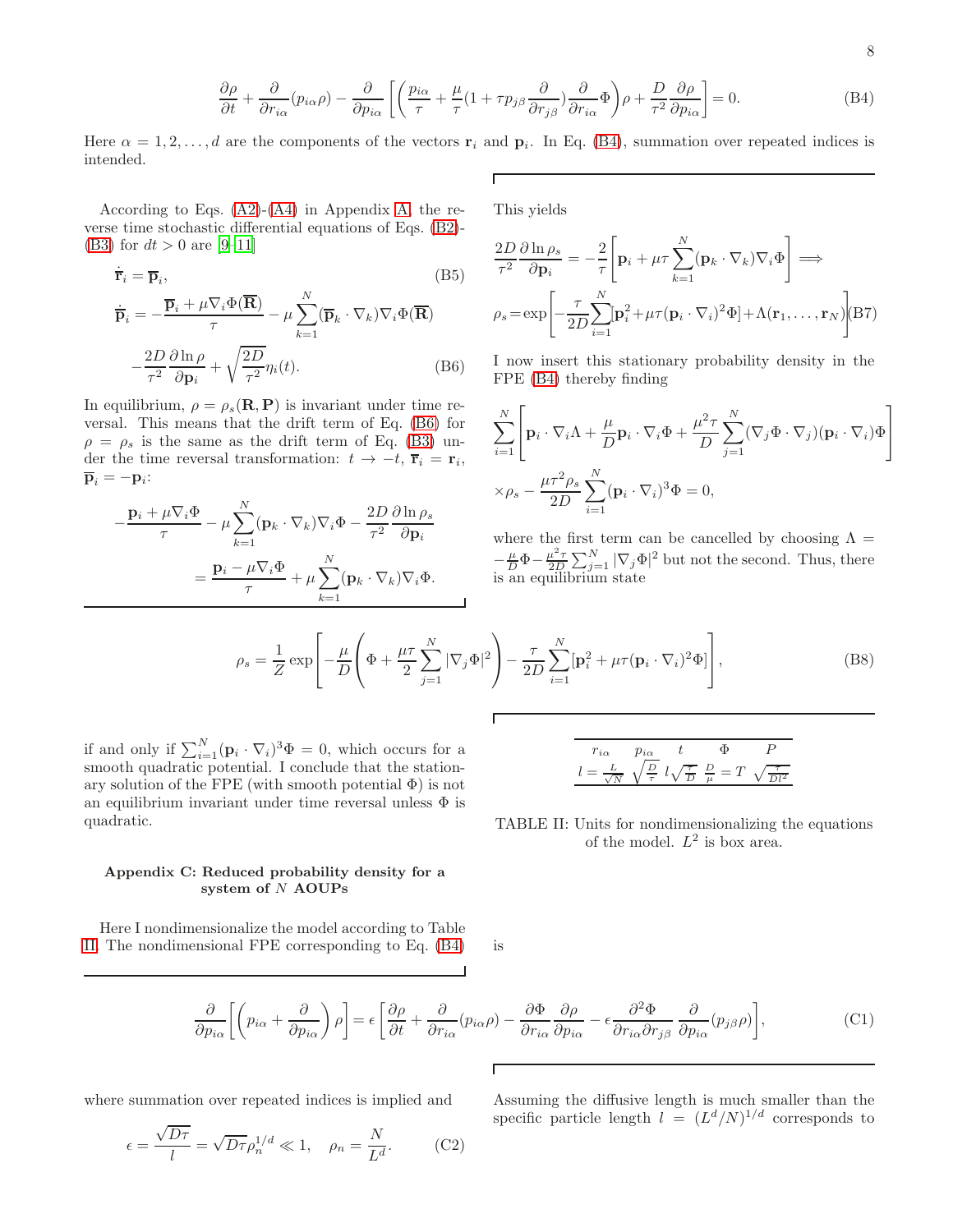the limit  $\sqrt{\tau} \to 0$  in Ref. [\[1](#page-13-0)]. Note that for the pa-rameters listed in Fig. 1 of Ref. [\[1\]](#page-13-0),  $\epsilon$  is large, 17.89  $(l = L/\sqrt{N} = 2.5)$  or 22.36  $(l = 2,$  the range of the repulsive potential), so that motility induced separation occurs in the opposite limit of large particle density. For  $\epsilon = 0, \, \mathbf{R} = (\mathbf{r}_1, \ldots, \mathbf{r}_N), \, \mathbf{P} = (\mathbf{p}_1, \ldots, \mathbf{p}_N), \, \text{Eq. (C1) has}$  $\epsilon = 0, \, \mathbf{R} = (\mathbf{r}_1, \ldots, \mathbf{r}_N), \, \mathbf{P} = (\mathbf{p}_1, \ldots, \mathbf{p}_N), \, \text{Eq. (C1) has}$  $\epsilon = 0, \, \mathbf{R} = (\mathbf{r}_1, \ldots, \mathbf{r}_N), \, \mathbf{P} = (\mathbf{p}_1, \ldots, \mathbf{p}_N), \, \text{Eq. (C1) has}$ the solution

The Chapman-Enskog ansatz is [\[12](#page-13-10)]

<span id="page-9-1"></span>
$$
\rho(\mathbf{R}, \mathbf{P}, t; \epsilon) = \frac{e^{-p_{i\alpha}^2/2}}{(2\pi)^{dN/2}} R(\mathbf{R}, t; \epsilon)
$$

$$
+ \sum_{j=1}^{\infty} \epsilon^j \rho^{(j)}(\mathbf{R}, \mathbf{P}; R), \qquad (C4)
$$

$$
\frac{\partial R}{\partial t} = \sum_{j=1}^{\infty} \epsilon^j \mathcal{F}^{(j)}(R),\tag{C5}
$$

where

<span id="page-9-5"></span>
$$
\int \rho^{(j)}(\mathbf{R}, \mathbf{P}; R) d\mathbf{P} = 0 \text{ for } j \ge 1,
$$
 (C6)  

$$
\int R(\mathbf{R}, t; \epsilon) d\mathbf{R} = 1.
$$

Integrating Eq. [\(C1\)](#page-8-4) over the momenta, I obtain the exact continuity equation

<span id="page-9-4"></span>
$$
\frac{\partial R}{\partial t} + \frac{\partial J_{i\alpha}}{\partial r_{i\alpha}} = 0, J_{i\alpha}(\mathbf{R}, t; \epsilon) = \int p_{i\alpha} \rho(\mathbf{R}, \mathbf{P}, t; \epsilon) d\mathbf{P}.
$$
 (C7)

Insertion of  $(C3)-(C5)$  $(C3)-(C5)$  into  $(C1)$  produces the hierarchy of equations

<span id="page-9-2"></span>
$$
\mathcal{L}\rho^{(1)} \equiv \frac{\partial}{\partial p_{i\alpha}} \left( p_{i\alpha} + \frac{\partial}{\partial p_{i\alpha}} \right) \rho^{(1)} = \frac{e^{-p_{j\beta}^2/2}}{(2\pi)^{dN/2}} p_{i\alpha} \left( \frac{\partial \Phi}{\partial r_{i\alpha}} + \frac{\partial}{\partial r_{i\alpha}} \right) R,\tag{C8}
$$

$$
\mathcal{L}\rho^{(2)} = \frac{e^{-p_{j\beta}^2/2}}{(2\pi)^{dN/2}} \left[ \mathcal{F}^{(1)} + \frac{\partial^2 \Phi}{\partial r_{i\alpha}\partial r_{j\beta}} \left( p_{i\alpha} p_{j\beta} - \delta_{ij}\delta_{\alpha\beta} \right) \rho \right] + p_{i\alpha} \frac{\partial \rho^{(1)}}{\partial r_{i\alpha}} - \frac{\partial \Phi}{\partial r_{i\alpha}} \frac{\partial \rho^{(1)}}{\partial p_{i\alpha}},\tag{C9}
$$

$$
\mathcal{L}\rho^{(3)} = p_{i\alpha} \frac{\partial \rho^{(2)}}{\partial r_{i\alpha}} - \frac{\partial \Phi}{\partial r_{i\alpha}} \frac{\partial \rho^{(2)}}{\partial p_{i\alpha}} - \frac{\partial^2 \Phi}{\partial r_{i\alpha} \partial r_{j\beta}} \frac{\partial (p_{j\beta} \rho^{(1)})}{\partial p_{i\alpha}} + \frac{\delta \rho^{(1)}}{\delta R} \mathcal{F}^{(1)},\tag{C10}
$$

$$
\mathcal{L}\rho^{(4)} = \frac{e^{-p_{j\beta}^2/2}}{(2\pi)^{\frac{dN}{2}}}\mathcal{F}^{(3)} + p_{i\alpha}\frac{\partial\rho^{(3)}}{\partial r_{i\alpha}} - \frac{\partial\Phi}{\partial r_{i\alpha}}\frac{\partial\rho^{(3)}}{\partial p_{i\alpha}} - \frac{\partial^2\Phi}{\partial r_{i\alpha}\partial r_{j\beta}}\frac{\partial(p_{j\beta}\rho^{(2)})}{\partial p_{i\alpha}} + \frac{\delta\rho^{(2)}}{\delta R}\mathcal{F}^{(1)},\tag{C11}
$$

$$
\mathcal{L}\rho^{(5)} = p_{i\alpha} \frac{\partial \rho^{(4)}}{\partial r_{i\alpha}} - \frac{\partial \Phi}{\partial r_{i\alpha}} \frac{\partial \rho^{(4)}}{\partial p_{i\alpha}} - \frac{\partial^2 \Phi}{\partial r_{i\alpha} \partial r_{j\beta}} \frac{\partial (p_{j\beta} \rho^{(3)})}{\partial p_{i\alpha}} + \frac{\delta \rho^{(1)}}{\delta R} \mathcal{F}^{(3)} + \frac{\delta \rho^{(3)}}{\delta R} \mathcal{F}^{(1)},
$$
(C12)

Г

etc. The solvability conditions for the equations of this hierarchy are that the integrals over momenta of their right hand sides be zero. The solutions  $P^{(j)}$  of the hierarchy are Gaussians in  $p_{i\alpha}$  times polynomials of degree j:

<span id="page-9-6"></span>
$$
\rho^{(2j+\xi)}(\mathbf{R}, \mathbf{P}; \rho) = \frac{e^{-p_{z\omega}^2/2}}{(2\pi)^{dN/2}} \times \sum_{n=0}^j \mathcal{A}_{i_1\alpha_1, ..., i_{2n+\xi}\alpha_{2n+\xi}}^{(2j+\xi)} \prod_{k=1}^{2n+\xi} p_{i_k\alpha_k},
$$
(C13)

where  $\xi = 0, 1$ . Clearly for Eqs. [\(C8\)](#page-9-2)-[\(C12\)](#page-9-2), the solvabil-

ity conditions yield

<span id="page-9-3"></span>
$$
\mathcal{F}^{(j)} = -\frac{\partial J_{i\alpha}^{(j)}}{\partial r_{i\alpha}}, \quad J_{i\alpha}^{(j)} = \int p_{i\alpha} \rho^{(j)} d\mathbf{P}.
$$
 (C14)  
Therefore,  $J_{i\alpha}^{(2j)} = 0$ ,  $\mathcal{F}^{(2j)} = 0$ ,

which I have used this to suppress all such terms in the previous hierarchy of equations. Eqs. [\(C14\)](#page-9-3) agree with the continuity equation [\(C7\)](#page-9-4). Using

$$
\mathcal{L}\left(\frac{e^{-p_{j\beta}^2/2}}{(2\pi)^{dN/2}}p_{i\alpha}\right) = -\frac{e^{-p_{j\beta}^2/2}}{(2\pi)^{dN/2}}p_{i\alpha},
$$
(C15)

The solution of Eq. [\(C8\)](#page-9-2) that satisfies Eq. [\(C6\)](#page-9-5) is:

<span id="page-9-0"></span> $\rho^{(0)}({\bf R},{\bf P},t) = \frac{e^{-p_{i\alpha}^2/2}}{(2\pi)^{dN/2}}$  $\frac{c}{(2\pi)^{dN/2}} \rho(\mathbf{R}, t; \epsilon),$  (C3)  $\int P^{(0)}(\mathbf{R}, \mathbf{P}, t) d\mathbf{P} = \rho(\mathbf{R}, t; \epsilon).$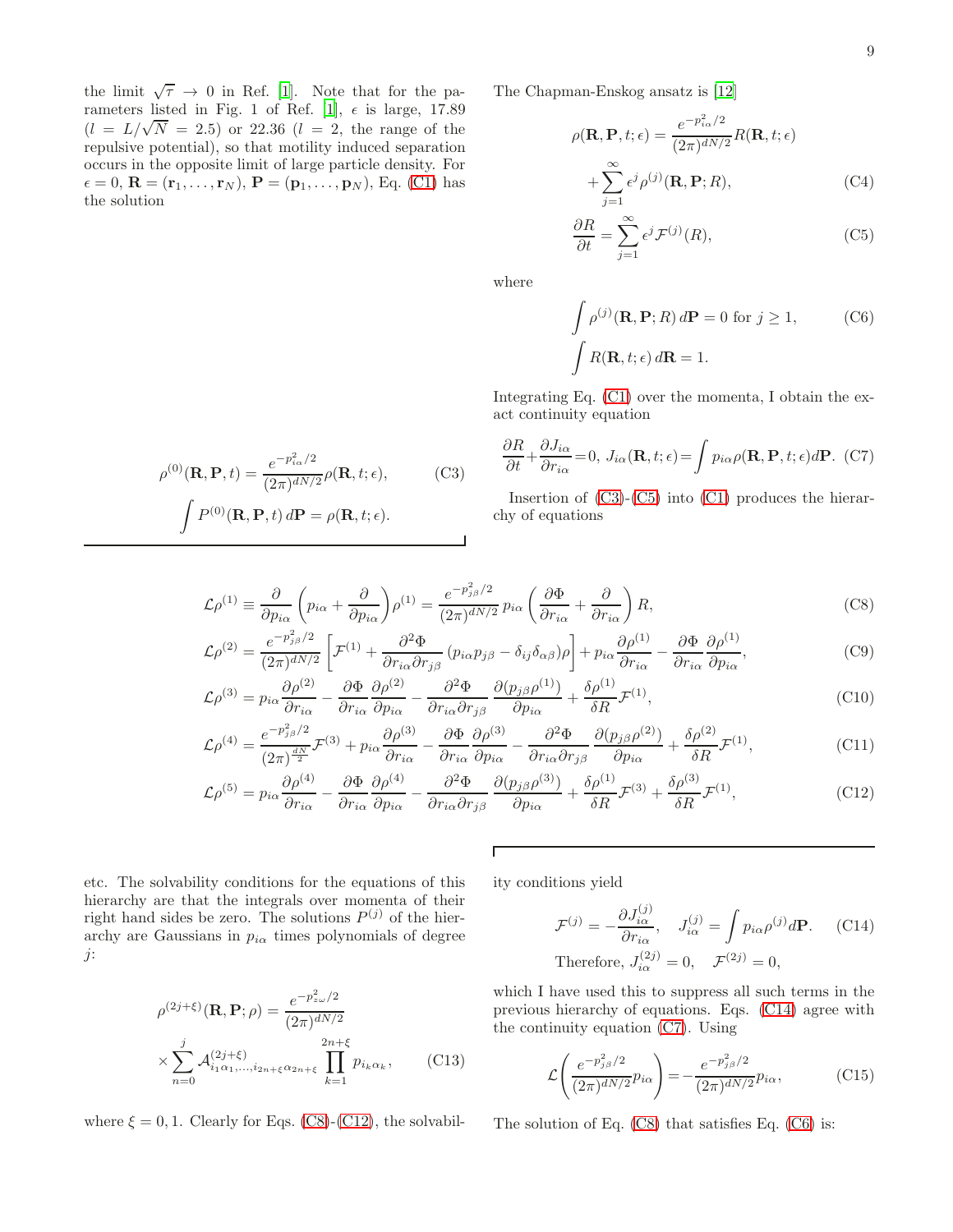$$
10\quad
$$

<span id="page-10-1"></span>
$$
\rho^{(1)} = -\frac{e^{-p_{j\beta}^2/2}}{(2\pi)^{dN/2}} p_{i\alpha} \left( \frac{\partial \Phi}{\partial r_{i\alpha}} + \frac{\partial}{\partial r_{i\alpha}} \right) \rho \equiv -\frac{p_{i\alpha} e^{-p_{j\beta}^2/2}}{(2\pi)^{dN/2}} \mathcal{D}_{i\alpha} \rho.
$$
\n(C16)

Inserting this in [\(C9\)](#page-9-2), its solvability condition produces

<span id="page-10-4"></span>
$$
\mathcal{F}^{(1)} = -\frac{\partial J_{i\alpha}^{(1)}}{\partial r_{i\alpha}}, \quad J_{i\alpha}^{(1)} = \int p_{i\alpha} \rho^{(1)} d\mathbf{P} = -\mathcal{D}_{i\alpha} R, \quad \mathcal{D}_{i\alpha} = \frac{\partial \Phi}{\partial r_{i\alpha}} + \frac{\partial}{\partial r_{i\alpha}}.
$$
 (C17)

Using

$$
\mathcal{L}\left(\frac{e^{-p_{j\beta}^2/2}}{(2\pi)^{dN/2}}p_{i\alpha}p_{j\beta}\right) = -\frac{e^{-p_{j\beta}^2/2}}{(2\pi)^{dN/2}}2(p_{i\alpha}p_{j\beta} - \delta_{ij}\delta_{\alpha\beta}), \int \frac{e^{-p_{j\beta}^2/2}}{(2\pi)^{dN/2}}p_{i\alpha}p_{j\beta}d\mathbf{P} = \delta_{ij}\delta_{\alpha\beta},
$$
\n(C18)

the solution of Eq. [\(C9\)](#page-9-2) that satisfies Eq. [\(C6\)](#page-9-5):

<span id="page-10-0"></span>
$$
\rho^{(2)} = \frac{e^{-p_{j\beta}^2/2}}{(2\pi)^{dN/2}} (p_{i\alpha}p_{j\beta} - \delta_{ij}\delta_{\alpha\beta}) \mathcal{A}_{i\alpha,j\beta}^{(2)},
$$
\n(C19)

$$
\mathcal{A}_{i\alpha,j\beta}^{(2)} = \frac{1}{2} \left( \frac{\partial^2 R}{\partial r_{i\alpha} \partial r_{j\beta}} + \frac{\partial \Phi}{\partial r_{i\alpha}} \frac{\partial R}{\partial r_{j\beta}} + \frac{\partial \Phi}{\partial r_{j\beta}} \frac{\partial R}{\partial r_{i\alpha}} + \frac{\partial \Phi}{\partial r_{i\alpha}} \frac{\partial \Phi}{\partial r_{j\beta}} R \right).
$$
(C20)

Eq. [\(C19\)](#page-10-0) has the form Eq. [\(C13\)](#page-9-6) with  $\mathcal{A}^{(2)} = -\mathcal{A}_{i\alpha,i\alpha}^{(2)}$ .

Let me find  $\rho^{(3)}$ . Using

$$
\mathcal{L}\left(\frac{e^{-p_{j\beta}^2/2}}{(2\pi)^{\frac{dN}{2}}p_{i\alpha}p_{j\beta}p_{k\gamma}}\right) = \frac{e^{-p_{j\beta}^2/2}}{(2\pi)^{\frac{dN}{2}}}(2\delta_{ij}\delta_{\alpha\beta}p_{k\gamma} + 2\delta_{ik}\delta_{\alpha\gamma}p_{j\beta} + 2\delta_{jk}\delta_{\beta\gamma}p_{i\alpha} - 3p_{i\alpha}p_{j\beta}p_{k\gamma}),
$$
(C21)

I find the solution of Eq. [\(C10\)](#page-9-2) that satisfies Eq. [\(C6\)](#page-9-5):

<span id="page-10-2"></span>
$$
\rho^{(3)} = \frac{p_{i\alpha}e^{-p_{j\beta}^2/2}}{(2\pi)^{dN/2}} (\mathcal{A}_{(i\alpha,j\beta,k\gamma)}^{(3)} p_{j\beta} p_{k\gamma} + \mathcal{A}_{i\alpha}^{(3)}) = \frac{p_{i\alpha}e^{-p_{j\beta}^2/2}}{(2\pi)^{dN/2}} [\mathcal{A}_{(i\alpha,j\beta,k\gamma)}^{(3)} (p_{j\beta} p_{k\gamma} - 3\delta_{jk}\delta_{\beta\gamma}) + J_{i\alpha}^{(3)}],
$$
\n(C22)

$$
\mathcal{A}^{(3)}_{(i\alpha,j\beta,k\gamma)} = \frac{1}{3} (\mathcal{A}^{(3)}_{i\alpha,j\beta,k\gamma} + \mathcal{A}^{(3)}_{i\alpha,k\gamma,j\beta} + \mathcal{A}^{(3)}_{j\beta,k\gamma,i\alpha}),
$$
\n(C23)

$$
\mathcal{A}^{(3)}_{i\alpha,j\beta,k\gamma} = -\frac{1}{3} \left( \mathcal{D}_{k\gamma} \mathcal{A}^{(2)}_{i\alpha,j\beta} - \frac{\partial^2 \Phi}{\partial r_{i\alpha} \partial r_{j\beta}} \mathcal{D}_{k\gamma} R \right),\tag{C24}
$$

$$
\mathcal{A}_{i\alpha}^{(3)} = \left(\mathcal{D}_{i\alpha}\frac{\partial}{\partial r_{j\beta}} - \frac{\partial^2 \Phi}{\partial r_{i\alpha}\partial r_{j\beta}}\right)\mathcal{D}_{j\beta}R - \frac{\partial^2 \Phi}{\partial r_{j\beta}^2}\mathcal{D}_{i\alpha}R + 6\mathcal{A}_{(i\alpha,j\beta,j\beta)}^{(3)} + 2\frac{\partial \Phi}{\partial r_{j\beta}}\mathcal{A}_{i\alpha,j\beta}^{(2)} + \mathcal{D}_{i\alpha}\mathcal{A}_{j\beta,j\beta}^{(2)}.
$$
 (C25)

The corresponding contribution to the probability current is

$$
J_{i\alpha}^{(3)} = 3\mathcal{A}_{(i\alpha,j\beta,j\beta)}^{(3)} + \mathcal{A}_{i\alpha}^{(3)} = \left(\mathcal{D}_{i\alpha}\frac{\partial}{\partial r_{j\beta}} + \frac{\partial^2 \Phi}{\partial r_{i\alpha}\partial r_{j\beta}}\right)\mathcal{D}_{j\beta}R - 2\frac{\partial \mathcal{A}_{i\alpha,j\beta}^{(2)}}{\partial r_{j\beta}} \Longrightarrow
$$
  

$$
J_{i\alpha}^{(3)} = \frac{\partial}{\partial r_{j\beta}} \left(\frac{\partial^2 \Phi}{\partial r_{i\alpha}\partial r_{j\beta}}R\right).
$$
 (C26)

The solution of Eq. [\(C11\)](#page-9-2) with conditions given Eq. [\(C6\)](#page-9-5) has the form of Eq. [\(C13\)](#page-9-6):

<span id="page-10-3"></span>
$$
\rho^{(4)} = \frac{e^{-p_{j\beta}^2/2}}{(2\pi)^{dN/2}} \{ \mathcal{A}^{(4)}_{(i\alpha,j\beta,k\gamma,l\delta)}(p_{i\alpha}p_{j\beta}p_{k\gamma}p_{l\delta} - \delta_{ij}\delta_{\alpha\beta}\delta_{kl}\delta_{\gamma\delta} - \delta_{ik}\delta_{\alpha\gamma}\delta_{jl}\delta_{\beta\delta} - \delta_{il}\delta_{\alpha\delta}\delta_{jk}\delta_{\beta\gamma}) + \mathcal{A}^{(4)}_{i\alpha,j\beta}(p_{i\alpha}p_{j\beta} - \delta_{ij}\delta_{\alpha\beta}) \},
$$
\n(C27)

$$
\mathcal{A}^{(4)}_{i\alpha,j\beta,k\gamma,l\delta} = -\frac{1}{4} \bigg( \mathcal{D}_{i\alpha} \mathcal{A}^{(3)}_{(j\beta,k\gamma,l\delta)} + \frac{\partial^2 \Phi}{\partial r_{i\alpha} \partial r_{j\beta}} \mathcal{A}^{(2)}_{k\gamma,l\delta} \bigg),\tag{C28}
$$

$$
\mathcal{A}^{(4)}_{(i\alpha,j\beta)} = \frac{1}{4} \left( \frac{\partial^2}{\partial r_{i\alpha} \partial r_{j\beta}} + \frac{\partial \Phi}{\partial r_{j\beta}} \frac{\partial}{\partial r_{i\alpha}} + \frac{\partial \Phi}{\partial r_{i\alpha}} \frac{\partial}{\partial r_{j\beta}} + \frac{\partial \Phi}{\partial r_{i\alpha}} \frac{\partial \Phi}{\partial r_{j\beta}} \right) \frac{\partial}{\partial r_{k\gamma}} \mathcal{D}_{k\gamma} R
$$
  
+ 
$$
\frac{3}{2} \frac{\partial \Phi}{\partial r_{(k\gamma)}} \mathcal{A}^{(3)}_{(i\alpha,j\beta,k\gamma))} - \frac{1}{4} (\mathcal{D}_{i\alpha} J^{(3)}_{j\beta} + \mathcal{D}_{j\beta} J^{(3)}_{i\alpha}), \quad \mathcal{A}^{(4)} = -3 \mathcal{A}^{(4)}_{(i\alpha,i\alpha,j\beta,j\beta)} - \mathcal{A}^{(4)}_{i\alpha,i\alpha}, \tag{C29}
$$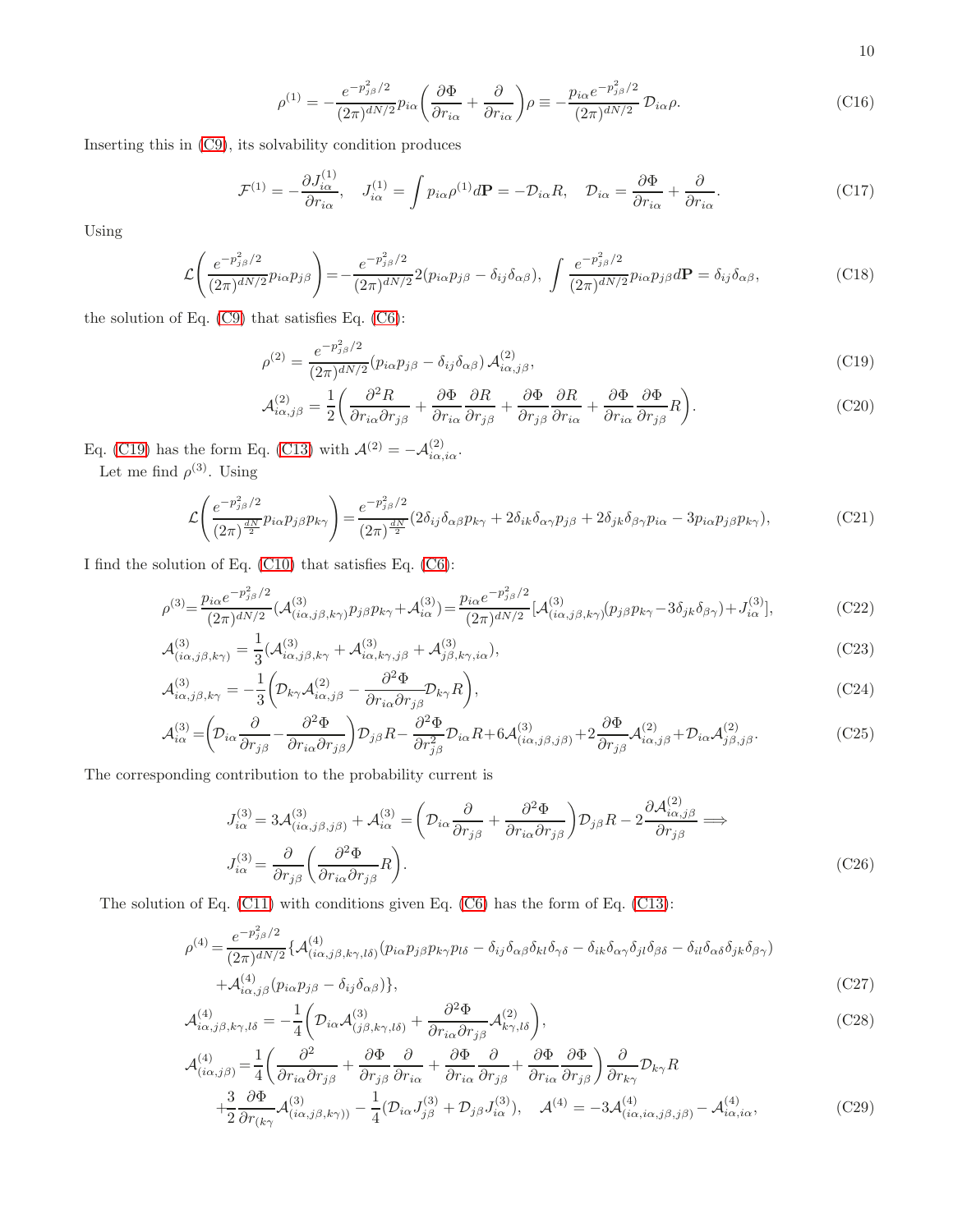to derive which I have used

$$
\mathcal{L}\left(\frac{e^{-p_{j\beta}^2/2}}{(2\pi)^{\frac{dN}{2}}p_{i\alpha}p_{j\beta}p_{k\gamma}p_{l\delta}}\right) = \frac{2e^{-p_{j\beta}^2/2}}{(2\pi)^{\frac{dN}{2}}}(\delta_{ij}\delta_{\alpha\beta}p_{k\gamma}p_{l\delta} + \delta_{ik}\delta_{\alpha\gamma}p_{j\beta}p_{l\delta} + \delta_{il}\delta_{\alpha\delta}p_{j\beta}p_{k\gamma} + \delta_{jl}\delta_{\beta\delta}p_{i\alpha}p_{l\delta} + \delta_{jl}\delta_{\beta\delta}p_{i\alpha}p_{k\gamma} + \delta_{kl}\delta_{\gamma\delta}p_{i\alpha}p_{j\beta} - 2p_{i\alpha}p_{j\beta}p_{k\gamma}p_{l\delta}),
$$
\n(C30)

$$
\int \frac{e^{-\rho_{j\beta}\gamma}}{(2\pi)^{dN/2}} p_{i\alpha} p_{j\beta} p_{k\gamma} p_{l\delta} d\mathbf{P} = \delta_{ij} \delta_{\alpha\beta} \delta_{kl} \delta_{\gamma\delta} + \delta_{ik} \delta_{\alpha\gamma} \delta_{jl} \delta_{\beta\delta} + \delta_{il} \delta_{\alpha\delta} \delta_{jk} \delta_{\beta\gamma}.
$$
\n(C31)

After inserting Eqs. [\(C16\)](#page-10-1), [\(C19\)](#page-10-0), [\(C22\)](#page-10-2) and [\(C27\)](#page-10-3) into Eq. [\(C12\)](#page-9-2), the latter becomes

$$
\mathcal{L}\rho^{(5)} = \frac{e^{-p_{j\beta}^2/2}}{(2\pi)^{dN/2}} \Big\{ p_{i\alpha} \mathcal{D}_{i\alpha} [\mathcal{A}_{j\beta,k\gamma,l\delta,m\epsilon}^{(4)}(p_{j\beta}p_{k\gamma}p_{l\delta}p_{m\epsilon} - 3\delta_{(jk}\delta_{\beta\gamma}\delta_{lm}\delta_{\delta\epsilon)}) + \mathcal{A}_{j\beta,k\gamma}^{(4)}(p_{j\beta}p_{k\gamma} - \delta_{jk}\delta_{\beta\gamma})] \n-2p_{i\alpha} \frac{\partial \Phi}{\partial r_{j\beta}} \Big( 2\mathcal{A}_{(i\alpha,j\beta,k\gamma,l\delta)}^{(4)} p_{k\gamma} p_{l\delta} + \mathcal{A}_{(i\alpha,j\beta)}^{(4)}) + \frac{\partial^2 \Phi}{\partial r_{i\alpha} \partial r_{j\beta}} \mathcal{A}_{k\gamma,l\delta,m\epsilon}^{(3)}[p_{i\alpha}p_{j\beta}p_{k\gamma}(p_{l\delta}p_{m\epsilon} - 3\delta_{lm}\delta_{\delta\epsilon})] \n- \left( \frac{\partial^2 \Phi}{\partial r_{l\delta}^2} \mathcal{A}_{i\alpha,j\beta,k\gamma}^{(3)} + 3 \frac{\partial^2 \Phi}{\partial r_{i\alpha} \partial r_{l\delta}} \mathcal{A}_{j\beta,k\gamma,l\delta}^{(3)} \right) p_{i\alpha} p_{j\beta} p_{k\gamma} + \frac{\partial^2 \Phi}{\partial r_{i\alpha} \partial r_{j\beta}} J_{k\gamma}^{(3)}(p_{i\alpha}p_{j\beta}p_{k\gamma} - \delta_{ij}\delta_{\alpha\beta}p_{k\gamma} \n- \delta_{ik}\delta_{\alpha\gamma}p_{j\beta}) + \frac{\delta \mathcal{A}_{(i\alpha,j\beta,k\gamma)}^{(3)}}{\delta \rho} \frac{\partial}{\partial r_{l\delta}} (\mathcal{D}_{l\delta}R) p_{i\alpha}(p_{j\beta}p_{k\gamma} - 3\delta_{jk}\delta_{\beta\gamma}) + p_{i\alpha} \frac{\delta J_{i\alpha}^{(3)}}{\delta \rho} \frac{\partial}{\partial r_{l\delta}} \mathcal{D}_{l\delta}R \n- 2 \frac{\partial \Phi}{\partial r_{i\alpha}} (2\mathcal{A}_{(i\alpha,j\beta,k\gamma,l\delta)}^{(4)}
$$

Its solution is Eq. [\(C13\)](#page-9-6) with

$$
\mathcal{A}_{i\alpha,j\beta,k\gamma,l\delta,m\epsilon}^{(5)} = -\frac{1}{5} \bigg[ \mathcal{D}_{i\alpha} \mathcal{A}_{j\beta,k\gamma,l\delta,m\epsilon}^{(4)} + \frac{\partial^2 \Phi}{\partial r_{i\alpha} \partial r_{j\beta}} \mathcal{A}_{k\gamma,l\delta,m\epsilon}^{(3)} \bigg],
$$
\n
$$
\mathcal{A}_{i\alpha,j\beta,k\gamma}^{(5)} = \frac{1}{3} \bigg[ 10 \mathcal{A}_{(i\alpha,j\beta,k\gamma,l\delta,l\delta)}^{(5)} - \mathcal{D}_{i\alpha} \mathcal{A}_{j\beta,k\gamma}^{(4)} + 4 \frac{\partial \Phi}{\partial r_{l\delta}} \mathcal{A}_{(i\alpha,j\beta,k\gamma,l\delta)}^{(4)} \bigg],
$$
\n
$$
+ \frac{\partial^2 \Phi}{\partial r_{l\delta}^2} \mathcal{A}_{i\alpha,j\beta,k\gamma}^{(3)} + 3 \frac{\partial^2 \Phi}{\partial r_{i\alpha} \partial r_{l\delta}} \mathcal{A}_{(j\beta,k\gamma,l\delta)}^{(3)} - \frac{\delta \mathcal{A}_{i\alpha,j\beta,k\gamma}^{(3)}}{\delta \rho} \frac{\partial}{\partial r_{l\delta}} \mathcal{D}_{l\delta} R \bigg],
$$
\n(C34)

$$
\mathcal{A}_{i\alpha}^{(5)} = 6\mathcal{A}_{(i\alpha,j\beta,j\beta)}^{(5)} - \mathcal{D}_{i\alpha}\mathcal{A}^{(4)} + 2\frac{\partial\Phi}{\partial r_{j\beta}}\mathcal{A}_{(i\alpha,j\beta)}^{(4)} + \frac{\partial^2\Phi}{\partial r_{i\alpha}\partial r_{j\beta}}\mathcal{A}_{j\beta}^{(3)} + \frac{\partial^2\Phi}{\partial r_{j\beta}^2}\mathcal{A}_{i\alpha}^{(3)} - \frac{\delta\mathcal{A}_{i\alpha}^{(3)}}{\delta\rho}\frac{\partial}{\partial r_{j\beta}}\mathcal{D}_{j\beta}R + \mathcal{D}_{i\alpha}\mathcal{F}^{(3)}.
$$
\n(C35)

To find these coefficients, I have used the following formulas:

$$
\mathcal{L}\left(\frac{e^{-p_{j\beta}^2/2}}{(2\pi)^{\frac{dN}{2}}p_{i\alpha}p_{j\beta}p_{k\gamma}p_{l\delta}p_{m\epsilon}}\right) = \frac{e^{-p_{j\beta}^2/2}}{(2\pi)^{\frac{dN}{2}}}(2\delta_{ij}\delta_{\alpha\beta}p_{k\gamma}p_{l\delta}p_{m\epsilon} + 2\delta_{ik}\delta_{\alpha\gamma}p_{j\beta}p_{l\delta}p_{m\epsilon} + 2\delta_{il}\delta_{\alpha\delta}p_{j\beta}p_{k\gamma}p_{m\epsilon} + 2\delta_{im}\delta_{\alpha\epsilon}p_{j\beta}p_{k\gamma}p_{l\delta} + 2\delta_{im}\delta_{\alpha\epsilon}p_{j\beta}p_{k\gamma}p_{l\delta} + 2\delta_{jk}\delta_{\beta\gamma}p_{i\alpha}p_{l\delta}p_{m\epsilon} + 2\delta_{jl}\delta_{\beta\delta}p_{i\alpha}p_{k\gamma}p_{m\epsilon} + 2\delta_{jm}\delta_{\beta\epsilon}p_{i\alpha}p_{k\gamma}p_{l\delta} + 2\delta_{km}\delta_{\gamma\epsilon}p_{i\alpha}p_{j\beta}p_{l\delta} + 2\delta_{lm}\delta_{\delta\epsilon}p_{i\alpha}p_{j\beta}p_{k\gamma} - 5p_{i\alpha}p_{j\beta}p_{k\gamma}p_{l\delta}p_{m\epsilon}, \tag{C36}
$$

and

$$
\int \frac{e^{-p_{j\beta}^2/2}}{(2\pi)^{dN/2}} p_{i\alpha} p_{j\beta} p_{k\gamma} p_{l\delta} p_{m\epsilon} p_{n\phi} d\mathbf{P} = \delta_{ij} \delta_{\alpha\beta} \delta_{kl} \delta_{\gamma\delta} \delta_{mn} \delta_{\epsilon\phi} + \delta_{ik} \delta_{\alpha\gamma} \delta_{jl} \delta_{\beta\delta} \delta_{mn} \delta_{\epsilon\phi} \n+ \delta_{il} \delta_{\alpha\delta} \delta_{jk} \delta_{\beta\gamma} \delta_{mn} \delta_{\epsilon\phi} + \delta_{im} \delta_{\alpha\epsilon} \delta_{jk} \delta_{\beta\gamma} \delta_{ln} \delta_{\delta\phi} + \delta_{in} \delta_{\alpha\phi} \delta_{jk} \delta_{\beta\gamma} \delta_{lm} \delta_{\delta\epsilon} + \delta_{im} \delta_{\alpha\epsilon} \delta_{jl} \delta_{\beta\delta} \delta_{kn} \delta_{\gamma\phi} \n+ \delta_{in} \delta_{\alpha\phi} \delta_{jl} \delta_{\beta\delta} \delta_{km} \delta_{\gamma\epsilon} + \delta_{il} \delta_{\alpha\delta} \delta_{jm} \delta_{\beta\epsilon} \delta_{kn} \delta_{\gamma\phi} + \delta_{il} \delta_{\alpha\delta} \delta_{jn} \delta_{\beta\phi} \delta_{km} \delta_{\gamma\epsilon} + \delta_{ik} \delta_{\alpha\gamma} \delta_{jm} \delta_{\beta\epsilon} \delta_{ln} \delta_{\delta\phi} \n+ \delta_{ij} \delta_{\alpha\beta} \delta_{km} \delta_{\gamma\epsilon} \delta_{ln} \delta_{\delta\phi} + \delta_{ij} \delta_{\alpha\beta} \delta_{kn} \delta_{\gamma\phi} \delta_{ln} \delta_{\epsilon\delta} + \delta_{im} \delta_{\alpha\epsilon} \delta_{jn} \delta_{\beta\phi} \delta_{kl} \delta_{\gamma\delta} + \delta_{ik} \delta_{\alpha\gamma} \delta_{jn} \delta_{\beta\phi} \delta_{lm} \delta_{\delta\epsilon} \n+ \delta_{in} \delta_{\alpha\phi} \delta_{jm} \delta_{\beta\phi} \delta_{kl} \delta_{\gamma\delta}.
$$
\n(C37)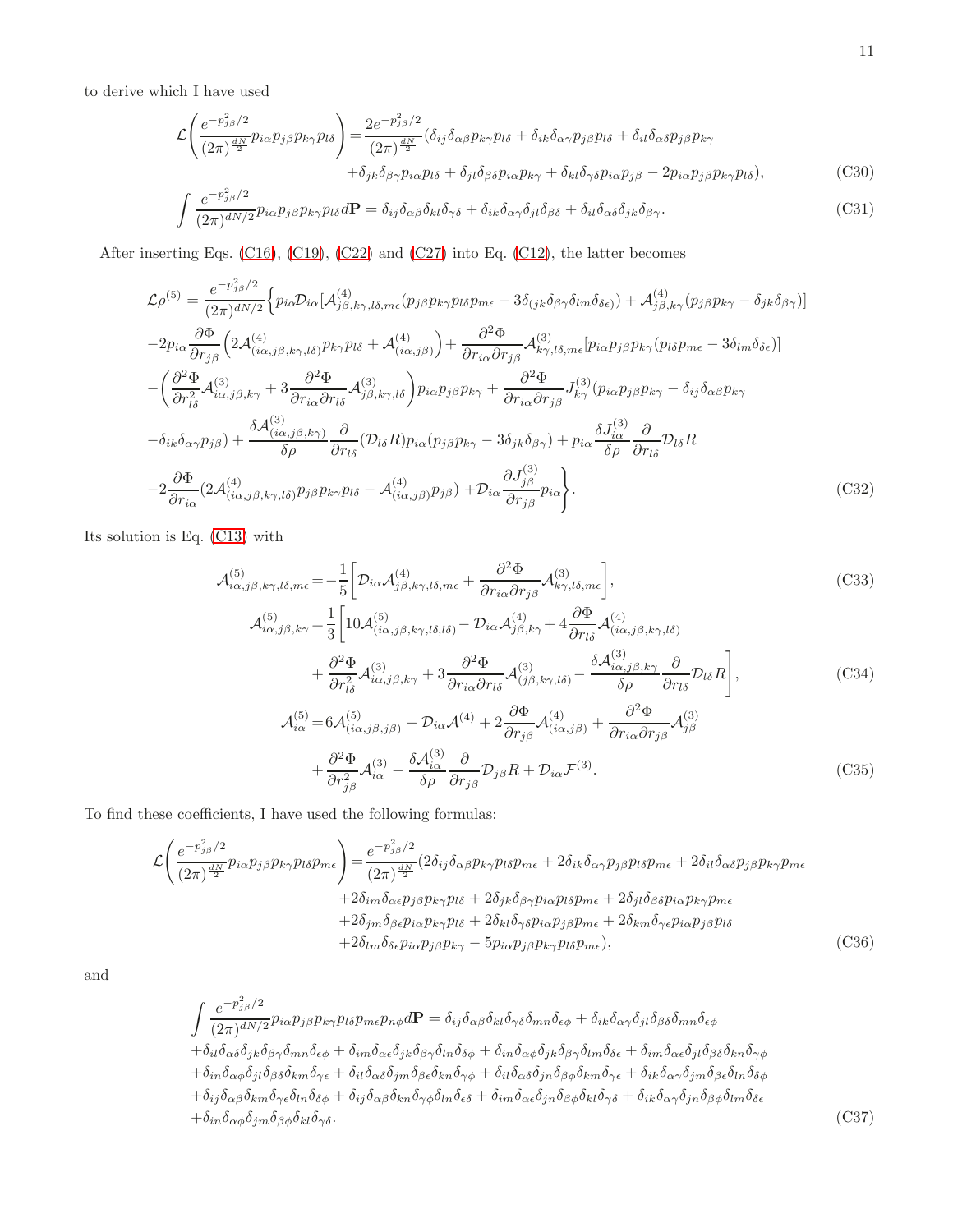The probability current that corresponds to  $\rho^{(5)}$  is

$$
J_{i\alpha}^{(5)} = 72\mathcal{A}_{(i\alpha,j\beta,j\beta,k\gamma,k\gamma)}^{(5)} - 3\mathcal{D}_{i\alpha}\mathcal{A}_{j\beta,j\beta}^{(4)} + 2\frac{\partial \Phi}{\partial r_{k\gamma}}(6\mathcal{A}_{(i\alpha,j\beta,j\beta,k\gamma)}^{(4)} + \mathcal{A}_{(i\alpha,k\gamma)}^{(4)})
$$

$$
- \mathcal{D}_{i\alpha}\mathcal{A}^{(4)} + 3\frac{\partial^2 \Phi}{\partial r_{j\beta}^2}\mathcal{A}_{(i\alpha,k\gamma,k\gamma)}^{(3)} + 9\frac{\partial^2 \Phi}{\partial r_{i\alpha}\partial r_{j\beta}}\mathcal{A}_{(k\gamma,k\gamma,j\beta)}^{(3)} + \frac{\partial^2 \Phi}{\partial r_{i\alpha}\partial r_{j\beta}}\mathcal{A}_{j\beta}^{(3)}
$$

$$
+ \frac{\partial^2 \Phi}{\partial r_{j\beta}^2}\mathcal{A}_{i\alpha}^{(3)} - \mathcal{D}_{i\alpha}\frac{\partial J_{j\beta}^{(3)}}{\partial r_{j\beta}} - \frac{\delta(3\mathcal{A}_{(i\alpha,k\gamma,k\gamma)}^{(3)} + \mathcal{A}_{i\alpha}^{(3)})}{\delta R}\frac{\partial}{\partial r_{j\beta}}\mathcal{D}_{j\beta}R.
$$
(C38)

The resulting reduced equation for the probability density  $\rho$  is

<span id="page-12-2"></span>
$$
\frac{\partial R}{\partial(\epsilon t)} = \frac{\partial}{\partial r_{i\alpha}} \left[ R \frac{\partial \Phi}{\partial r_{i\alpha}} + \frac{\partial R}{\partial r_{i\alpha}} - \epsilon^2 \frac{\partial}{\partial r_{j\beta}} \left( R \frac{\partial^2 \Phi}{\partial r_{i\alpha} \partial r_{j\beta}} \right) - \epsilon^4 J_{i\alpha}^{(5)} \right] + O(\epsilon^6) \equiv -\frac{\partial J_{i\alpha}^r}{\partial r_{i\alpha}}.
$$
(C39)

Note that the reduced probability density evolves in a slow time scale  $\epsilon t$ .

#### <span id="page-12-0"></span>Appendix D: Equilibrium solution

There is an equilibrium solution that solves the reduced equation with  $J_{i\alpha}^r = 0$  to order  $O(\epsilon^2)$ , with  $J_{i\alpha}^r$ given by Eq. [\(C39\)](#page-12-2). I find it by inserting the exponential form

$$
\rho_{\text{eq}} = e^{\tilde{f}_{\text{eq}} - \tilde{\Phi}}, \quad \tilde{\Phi}(\mathbf{R}; \epsilon) = \Phi(\mathbf{R}) + \sum_{j=1}^{\infty} \epsilon^{2j} \Phi^{(2j)}(\mathbf{R}), \text{ (D1)}
$$

into  $J_{i\alpha}^r = 0$ , and then finding  $\Phi^{(2j)}$ . The reduced free energy  $f_{\text{eq}}$  ensures that the normalization condition [\(C6\)](#page-9-5) is fulfilled. To leading order,  $J_{i\alpha}^{(1)} = 0$  produces  $\tilde{\Phi} = \Phi$ according to Eq. [\(C17\)](#page-10-4). Keeping the  $\epsilon^2$  term in  $J_{i\alpha}^r$  given by Eq. [\(C39\)](#page-12-2), I get

$$
-\epsilon^2 \left( \frac{\partial \Phi^{(2)}}{\partial r_{i\alpha}} + \frac{\partial^3 \Phi}{\partial r_{i\alpha} \partial r_{j\beta}^2} - \frac{\partial \Phi}{\partial r_{j\beta}} \frac{\partial^2 \Phi}{\partial r_{i\alpha} \partial r_{j\beta}} \right) = O(\epsilon^4),
$$

which yields

$$
\rho_{\text{eq}} = e^{\tilde{f}_{\text{eq}} - \tilde{\Phi}}, \ \tilde{\Phi} = \Phi + \epsilon^2 \left[ \frac{1}{2} \left( \frac{\partial \Phi}{\partial r_{i\alpha}} \right)^2 - \frac{\partial^2 \Phi}{\partial r_{i\alpha}^2} \right] + O(\epsilon^4). \ (D2)
$$

#### <span id="page-12-1"></span>Appendix E: AOUP in a thermal bath

What happens in the AOUPs are placed in a thermal bath? Dabelow et al claim that thermodynamic considerations can only be made for AOUPs in a thermal bath because the behavior of the active velocity  $v$  under time reversal is ambiguous [\[8](#page-13-6)]. To elucidate this point, I consider the simple case of an active harmonic oscillator in a thermal bath and show that it evolves to a nonequilibrium stationary state. Curiously, one can write this stationary state as a Gaussian that satisfies the equipartition theorem for appropriately defined momentum and effective temperature, cf. Eq. [\(E6\)](#page-12-3) below. The SDEs are

<span id="page-12-4"></span>
$$
\dot{x} = -\mu\kappa x + v + \sqrt{2D_x} \eta_x(t), \tau \dot{v} = -v + \sqrt{2D} \eta(t),
$$
(E1)

<span id="page-12-5"></span>where  $D_x = \mu T$  is the diffusivity due to the bath at temperature  $T$  in units of energy. Firstly, consider the nondimensional version of Eq. [\(E1\)](#page-12-4) when units are defined as in Table [III.](#page-12-5) Eq. [\(E1\)](#page-12-4) becomes

$$
\frac{x}{\sqrt{D\tau}} \frac{v}{\sqrt{\frac{D}{\tau}}} \frac{t}{\tau}
$$

TABLE III: Units for nondimensionalizing Eq. [\(E1\)](#page-12-4).

<span id="page-12-6"></span>
$$
\dot{x} = -kx + v + \sqrt{2d} \eta_x(t), \quad \dot{v} = -v + \sqrt{2} \eta(t),
$$
 (E2)

where  $k = \mu \kappa \tau$ ,  $d = D_x/D$ , and the  $\eta s$  are independent zero mean Gaussian white noises with correlations  $\delta(t$  $t'$ ). The stationary probability density for Eq. [\(E2\)](#page-12-6) is Gaussian, proportional to  $\exp(-\underline{x}^T \underline{M}^{-1} \underline{x}/2)$ , in which  $\underline{\mathcal{M}}$  is the matrix of the second order correlations and  $\underline{x} =$  $\overline{(x, v)}$ . The correlation matrix is calculated by imposing that  $\underline{\underline{\mathcal{L}}}\underline{\underline{\mathcal{M}}} + \underline{\underline{\mathcal{M}}}\underline{\underline{\mathcal{L}}}^T = -2\underline{\underline{\mathcal{D}}}$ , where  $\underline{\underline{\mathcal{L}}}$  is the coefficient matrix in Eq. [\(E2\)](#page-12-6) and the diffusion matrix  $\underline{\mathcal{D}}$  is diagonal with elements  $d$  and 1 [\[18\]](#page-13-16). The resulting correlations are

$$
\langle x^2 \rangle = \frac{d}{k} + \frac{1}{k(d+k)}, \quad \langle xv \rangle = \frac{1}{1+k}, \quad \langle v^2 \rangle = 1.
$$
 (E3)

Straightforward computation produces the Gaussian density

<span id="page-12-7"></span>
$$
\rho_s = \frac{1}{Z} e^{-\beta \mathcal{H}},
$$
\n
$$
\beta \mathcal{H} = \frac{1}{2} (x^T \underline{\mathcal{M}}^{-1} x)
$$
\n
$$
= \frac{1+k}{1+d(1+k)^2} \left( \frac{1+d+kd}{2} v^2 - kxv + \frac{1+k}{2} kx^2 \right) \text{(E5)}
$$

After some more simple algebra, I find the following normal form of the quadratic energy:

<span id="page-12-3"></span>
$$
\mathcal{H} = \frac{1}{2} \frac{1+d+kd}{1+d(1+k)^2} \left(v - \frac{kx}{1+d+kd}\right)^2 + \frac{1}{2} \frac{kx^2}{1+d+kd}.
$$
(E6)